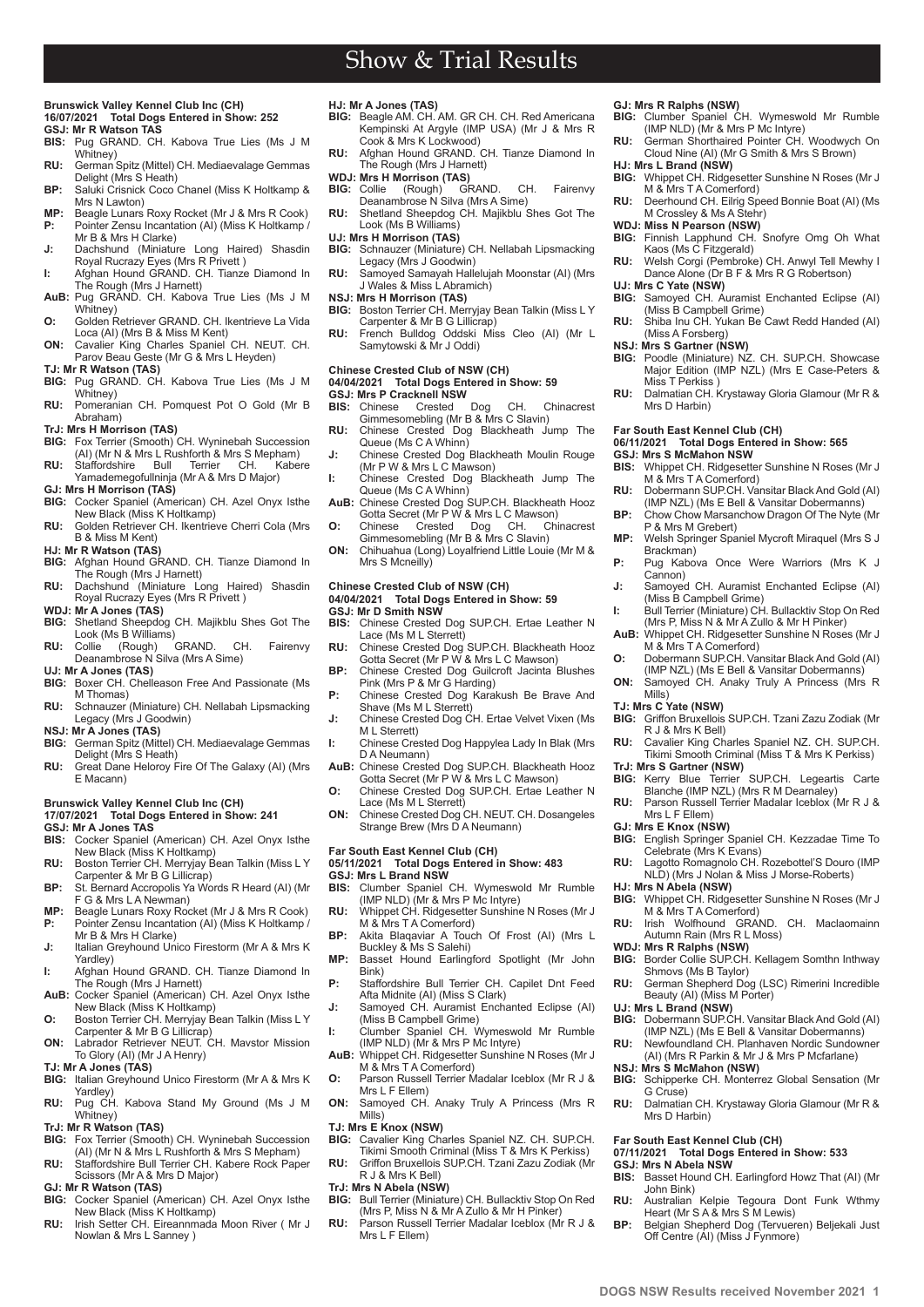$2$  www.dogsnsw.org.au **DOGS NSW Results received November 2021 3** 

# Show & Trial Results

- **MP:** Golden Retriever Goldtreve Anzac Special Blend (AI) (Mr F & Mrs B & Ms J Hession & Mrs R Clout) **P:** Schipperke Monterrez Kind Of Special (Mr N R
- Curwen & Mr G Cruse)
- **J:** Dachshund (Miniature Long Haired) CH. Dachchimac Mother Of Dragons (Mrs L K Stevens) **I:** Basset Hound CH. Earlingford Howz That (AI) (Mr John Bink)
- **AuB:** Australian Kelpie Tegoura Dont Funk Wthmy Heart (Mr S A & Mrs S M Lewis) **O:** Kerry Blue Terrier SUP.CH. Legeartis Carte
- Blanche (IMP NZL) (Mrs R M Dearnaley)
- **ON:** Welsh Corgi (Pembroke) CH. Bojojamile Bit Of A Hunk (AI) (Miss K Grannall & T Farmer) **TJ: Mrs S McMahon (NSW)**
- **BIG:** Pekingese SUP.CH. Ormalu Giorgio Armani (Mr P Jones)
- **RU:** Griffon Bruxellois SUP.CH. Tzani Zazu Zodiak (Mr R J & Mrs K Bell)
- 
- **TrJ: Mrs C Yate (NSW)**<br>**BIG:** Kerry Blue Terrier SUP.CH. Legeartis Carte<br>**BIG: Branche (IMP NZL) (Mrs R M Dearnaley)<br><b>RU: I**rish Terrier CH. Nezhnoye Plamya Alfrid (IMP
- RUS) (Mrs P Gerrey)
- **GJ: Mrs S Gartner (NSW)**
- **BIG:** Gordon Setter SUP.CH. Triseter Celtic Tartan (Mrs M M Thomas)
- **RU:** American Staffordshire Terrier Transam Rideon (A & K Howls)
- **HJ: Mrs E Knox (NSW)**
- **BIG:** Basset Hound CH. Earlingford Howz That (AI) (Mr John Bink)
- **RU:** Saluki SUP.CH. Itsozi The Jewel Thief (Mr C & Mrs G Arkell)
- 
- **WDJ: Mrs N Abela (NSW) BIG:** Australian Kelpie Tegoura Dont Funk Wthmy Heart (Mr S A & Mrs S M Lewis)
- **RU:** Finnish Lapphund CH. Snofyre Omg Oh What Kaos (Ms C Fitzgerald)
- 
- **UJ: Mrs R Ralphs (NSW) BIG:** Newfoundland CH. Planhaven Nordic Sundowner (AI) (Mrs R Parkin & Mr J & Mrs P Mcfarlane)
- **RU:** Samoyed CH. Auramist Enchanted Eclipse (AI) (Miss B Campbell Grime)
- **NSJ: Mrs L Brand (NSW)**
- **BIG:** Schipperke Monterrez Kind Of Special (Mr N R Curwen & Mr G Cruse)
- **RU:** Dalmatian CH. Krystaway Gloria Glamour (Mr R & Mrs D Harbin)

## **Lake George & Wamboin District Kennel Club (CH) 05/11/2021 Total Dogs Entered in Show: 484**

- **GSJ: Mrs C Yate NSW BIS:** Clumber Spaniel CH. Wymeswold Mr Rumble (IMP NLD) (Mr & Mrs P Mc Intyre)
- **RU:** Border Collie SUP.CH. Kellagem Somthn Inthway Shmovs (Ms B Taylor) **BP:** Dachshund (Miniature Long Haired) Vivant Avant
- Garde (Ms C Mccusker)
- **MP:** Petit Basset Griffon Vendeen Goldtreve Pb Dont Stop Me Now (Mr F & Mrs B & Ms J Hession & Mrs R Clout)
- **P:** Poodle (Standard) Picardy And The Beat Goes On
- (AI) (Mr M & Mrs L Boyd & Miss J Foulds) **J:** Dachshund (Miniature Long Haired) CH. Dachchimac Mother Of Dragons (Mrs L K Stevens) **I:** Clumber Spaniel CH. Wymeswold Mr Rumble
- (IMP NLD) (Mr & Mrs P Mc Intyre) **AuB:** Irish Wolfhound SUP.CH. Maclaomainn Brigitte Je
- Taime (AI) (Mrs R L Moss) **O:** Border Collie SUP.CH. Kellagem Somthn Inthway
- Shmovs (Ms B Taylor) **ON:** Australian Shepherd NEUT. CH. SUP.CH. Maisilva Aolani Sonic Resonant RN. (Ms D Puttock)
- **TJ: Mrs N Abela (NSW)**
- **BIG:** Pekingese SUP.CH. Ormalu Giorgio Armani (Mr P Jones)
- **RU:** Cavalier King Charles Spaniel NZ. CH. SUP.CH. Tikimi Smooth Criminal (Miss T & Mrs K Perkiss)
- **TrJ: Mrs R Ralphs (NSW) BIG:** Bull Terrier (Miniature) CH. Bullacktiv Stop On Red (Mrs P, Miss N & Mr A Zullo & Mr H Pinker) **RU:** Staffordshire Bull Terrier CH. Zeracious
- Onthemoney (Mr F & Mrs M Coetzer)
- 
- **GJ: Mrs L Brand (NSW) BIG:** Clumber Spaniel CH. Wymeswold Mr Rumble (IMP NLD) (Mr & Mrs P Mc Intyre)
- **RU:** Cocker Spaniel (American) AM. CH. CH. Samamari'S Golden State Warriheir (IMP USA) (Mrs V Masterfield & Ms S Kaul)
- **HJ: Mrs S McMahon (NSW)**
- **BIG:** Irish Wolfhound SUP.CH. Maclaomainn Brigitte Je Taime (AI) (Mrs R L Moss)
- **RU:** Whippet CH. Ridgesetter Sunshine N Roses (Mr J M & Mrs T A Comerford)
- **WDJ: Mrs C Yate (NSW)**
- **BIG:** Border Collie SUP.CH. Kellagem Somthn Inthway Shmovs (Ms B Taylor)
- **RU:** Finnish Lapphund CH. Snofyre Omg Oh What Kaos (Ms C Fitzgerald)
- **UJ: Mrs S Gartner (NSW) BIG:** Dobermann SUP.CH. Vansitar Black And Gold (AI) (IMP NZL) (Ms E Bell & Vansitar Dobermanns)
- **RU:** Akita Healthdog Silver Lighting (Mrs M Emam)
- 
- **NSJ: Mrs E Knox (NSW) BIG:** Poodle (Standard) Picardy And The Beat Goes On (AI) (Mr M & Mrs L Boyd & Miss J Foulds) **RU:** Schipperke Monterrez Kind Of Special (Mr N R
- Curwen & Mr G Cruse)

## **Lake George & Wamboin District Kennel Club (CH) 06/11/2021 Total Dogs Entered in Show: 559 GSJ: Mrs E Knox NSW**

- **BIS:** Kerry Blue Terrier SUP.CH. Legeartis Carte Blanche (IMP NZL) (Mrs R M Dearnaley) **RU:** Australian Shepherd SUP.CH. Blueamble Juzfor
- The Hell Ofit (Mrs A Lamberton & Mrs K Cotton) **BP:** Dachshund (Miniature Long Haired) Vivant Avant
- Garde (Ms C Mccusker) **MP:** Basenji Zanzipow Her Majesty Flapper (Mrs J
- Power)
- **P:** Poodle (Standard) Picardy And The Beat Goes On (AI) (Mr M & Mrs L Boyd & Miss J Foulds) **J:** Bearded Collie CH. Edinglen Im On A Mission (AI)
- (Mrs M Lincoln)
- **I:** Lagotto Romagnolo CH. Rozebottel'S Douro (IMP NLD) (Mrs J Nolan & Miss J Morse-Roberts) **AuB:** Dalmatian SUP.CH. Krystaway Polka Dot Bikini
- JC. (Mr R & Mrs D Harbin)
- **O:** Kerry Blue Terrier SUP.CH. Legeartis Carte Blanche (IMP NZL) (Mrs R M Dearnaley)
- **ON:** Samoyed CH. Anaky Truly A Princess (Mrs R Mills)
- **TJ: Mrs S Gartner (NSW)**
- **BIG:** Cavalier King Charles Spaniel NZ. CH. SUP.CH. Tikimi Smooth Criminal (Miss T & Mrs K Perkiss) **RU:** Havanese C.I.B. GRAND. CH. Karyme Peloton
	- (Mrs T Stewart) **RU:** Lowchen CH. Golbourne Jimmy Choo (IMP UK)<br>(Mr D Smith & Mr A Ikin & Ms K & Mrs C Harding) **BP:** German Shorthaired Pointer Germanicus Queen
- 
- **TrJ: Mrs E Knox (NSW) BIG:** Kerry Blue Terrier SUP.CH. Legeartis Carte Blanche (IMP NZL) (Mrs R M Dearnaley)
- **RU:** Staffordshire Bull Terrier CH. Capilet Dnt Feed Afta Midnite (AI) (Miss S Clark)
- **GJ: Mrs N Abela (NSW) BIG:** Labrador Retriever CH. Eraky Clarity (Mr K H & Mrs E Charnock)
- **RU:** Lagotto Romagnolo CH. Rozebottel'S Douro (IMP NLD) (Mrs J Nolan & Miss J Morse-Roberts)
- **HJ: Mrs R Ralphs (NSW)**<br>**BIG:** Whippet CH. Ridges
- **BIG:** Whippet CH. Ridgesetter Sunshine N Roses (Mr J M & Mrs T A Comerford)
- **RU:** Deerhound CH. Eilrig Speed Bonnie Boat (AI) (Ms M Crossley & Ms A Stehr)
- **WDJ: Mrs L Brand (NSW)**
- **BIG:** Australian Shepherd SUP.CH. Blueamble Juzfor The Hell Ofit (Mrs A Lamberton & Mrs K Cotton) **RU:** Bearded Collie CH. Edinglen Im On A Mission (AI)
- (Mrs M Lincoln)
- **UJ: Mrs S McMahon (NSW)**
- **BIG:** Samoyed CH. Auramist Enchanted Eclipse (AI) (Miss B Campbell Grime) **RU:** Dobermann SUP.CH. Vansitar Black And Gold (AI)
- (IMP NZL) (Ms E Bell & Vansitar Dobermanns)
- **NSJ: Mrs C Yate (NSW) BIG:** Schipperke AM. CH. AM. GR CH. CH. Ebonystar Moonshiner Follow The Leader (IMP USA) (Ms L Brown & Mr G Cruse & Mr N Curwen)
- **RU:** Dalmatian CH. Krystaway Gloria Glamour (Mr R & Mrs D Harbin)

### **Maitland & Kurri District Kennel Club Inc (CH) 05/11/2021 Total Dogs Entered in Show: 400 GSJ: Mrs C Butler NSW**

- **BIS:** Tibetan Terrier SUP.CH. Gengala Dipped In Ink (Miss L M Hickie)
- **BP:** Australian Shepherd Maisilva Cosmic Boom (Ms D Puttock & Mrs D & Miss L Meagher )
- **MP:** Italian Greyhound Berizza Every Booty U Shake (Ms A K Lummevaara)
- **P:** German Shorthaired Pointer Heiderst Flash The Cash (AI) (Ms L Haynes & Heiderst Kennels) **J:** Whippet Shearwind Get Th Parti Started (Mr G C
- Skene) **I:** Labrador Retriever CH. Terracarol Saving Grace
- (Mr G Vernon & Mr G Bell & Mrs A O''Connor) **AuB:** Shetland Sheepdog SUP.CH. Deerod Dont You Know Its Magic (Miss D Crofts)
- **O:** Tibetan Terrier SUP.CH. Gengala Dipped In Ink
- (Miss L M Hickie) **ON:** Schipperke GRAND. CH. Monterrez Star Quality (Miss B Beves & Miss N Estatheo)

Robinson)

E Clarke) **GJ: Mrs V Harris (NSW)**

Smith)

**HJ: Ms D Brennan (NSW)**

**WDJ: Mrs C Butler (NSW)**

**UJ: Ms Y Meintjes (NSW)**

**NSJ: Mr M Curk (NSW)**

(Ms M Gorman)

**GSJ: Miss E Thomas NSW**

(Miss L M Hickie)

Of Hearts (Ms L Haynes)

Mrs L Britza & Mrs J Laws)

(Mr G Mark & Mr G Skene)

(Mrs J A Tremenheere)

& Mrs P L Russell)

(Miss L M Hickie)

Ms B Potter) **TJ: Miss E Thomas (NSW)**

**TrJ: Mrs C Butler (NSW)**

**GJ: Mr M Curk (NSW)**

Pate)

S & Miss A Evans)

& Mrs P L Russell) **WDJ: Mrs V Harris (NSW)**

Hicks & Mrs J Lambourne)

(AI) (Mrs N J Rule-Steele)

**NSJ: Ms J O Flynn (NSW)**

C Mascord)

(Miss L M Hickie)

C Mascord)

**TJ: Ms J O Flynn (NSW) BIG:** Maltese CH. LTU. CH. LTU. JR CH. LVA. JR CH. Tauro Axel (IMP LTU) (Mrs M P Atkinson) **RU:** Japanese Chin CH. Chincasa With An Attitude (Mr

**RU:** Bedlington Terrier CH. Fioralainn Laoch Mor (Mrs

**BIG:** German Shorthaired Pointer Heiderst Flash The Cash (AI) (Ms L Haynes & Heiderst Kennels)

**BIG:** Saluki AM. DUAL CH. AM. GR CH. Timaru Baccarat At Catonam AM. SC. (IMP USA) (Mrs C

**RU:** Whippet SUP.CH. Lavuka Dancing On My Own

**BIG:** German Shepherd Dog Sadria Ring My Bell (AI)<br>(S, A & J Lynch & P York & K York) **RU:** Shetland Sheepdog SUP.CH. Deerod Dont You

**BIG:** Schnauzer (Miniature) Redorah Turn Back Time (Mrs D Lawson & Mrs L Krzemien) **RU:** Samoyed Samayah Hallelujah Moonstar (AI) (Mrs J Wales & Miss L Abramich)

**Maitland & Kurri District Kennel Club Inc (CH) 06/11/2021 Total Dogs Entered in Show: 498**

**BIS:** Tibetan Terrier SUP.CH. Gengala Dipped In Ink

**MP:** Griffon Bruxellois Nevaending Sinners And Saints

**P:** Afghan Hound Taejon I Am Gladiator (AI) (Mr P &

**J:** Saluki Pazada Keeping With Tradition (AI) (Mr G P

**I:** Great Dane CH. Chelshar Mr Bojangles (AI) (Mrs

**AuB:** Whippet SUP.CH. Lavuka Dancing On My Own

**O:** Tibetan Terrier SUP.CH. Gengala Dipped In Ink

**ON:** Australian Shepherd CH. NEUT. CH. Blueamble Take The Stage CD. RA. ET. (Mrs A Lamberton &

**BIG:** Lowchen CH. Golbourne Jimmy Choo (IMP UK) (Mr D Smith & Mr A Ikin & Ms K & Mrs C Harding) **RU:** Maltese CH. LTU. CH. LTU. JR CH. LVA. JR CH. Tauro Axel (IMP LTU) (Mrs M P Atkinson)

**BIG:** Fox Terrier (Smooth) CH. Pinnacle He Did It On Porpoise (Mr M Bradburn & Miss D Selden & Mrs

**RU:** Kerry Blue Terrier SUP.CH. Tasshot Into The Mystic (Mr P & Mrs A Schultze)

**BIG:** English Springer Spaniel CH. Reibey Rhythm N Blues (Mr G Render & Ms S Lancaster) **RU:** Cocker Spaniel SUP.CH. Bencleuch Braw Balach (IMP UK) (Miss N Lane & Mrs S Lane & Ms M

**HJ: Ms Y Meintjes (NSW)**<br>**BIG:** Whippet SUP.CH. Lavuka Dancing On My Own<br>(Mr G Mark & Mr G Skene) **RU:** Saluki Pazada Keeping With Tradition (AI) (Mr G P

**BIG:** German Shepherd Dog Sadria Ring My Bell (AI) (S, A & J Lynch & P York & K York) **RU:** Australian Kelpie CH. Tyrilebee Braveheart (Ms K

**UJ: Mrs S Bownds (NSW) BIG:** Siberian Husky CH. Taejaan Storm Ina Teacup

**RU:** Boxer SUP.CH. Valeska Big Easy (IMP NZL) (Mrs S P Choca)

**RU:** Great Dane CH. Chelshar Mr Bojangles (AI) (Mrs

**BIG:** Tibetan Terrier SUP.CH. Gengala Dipped In Ink

**BIG:** Tibetan Terrier SUP.CH. Gengala Dipped In Ink (Miss L M Hickie) **RU:** Boston Terrier Zareba Shinebrite Lika Diamond

- P Cootes & Mr N Skeet)
- **TrJ: Miss E Thomas (NSW) BIG:** Irish Terrier CH. Anluan Ruff N Tumbl (Mrs D M

(Mr G Mark & Mr G Skene)

Know Its Magic (Miss D Crofts)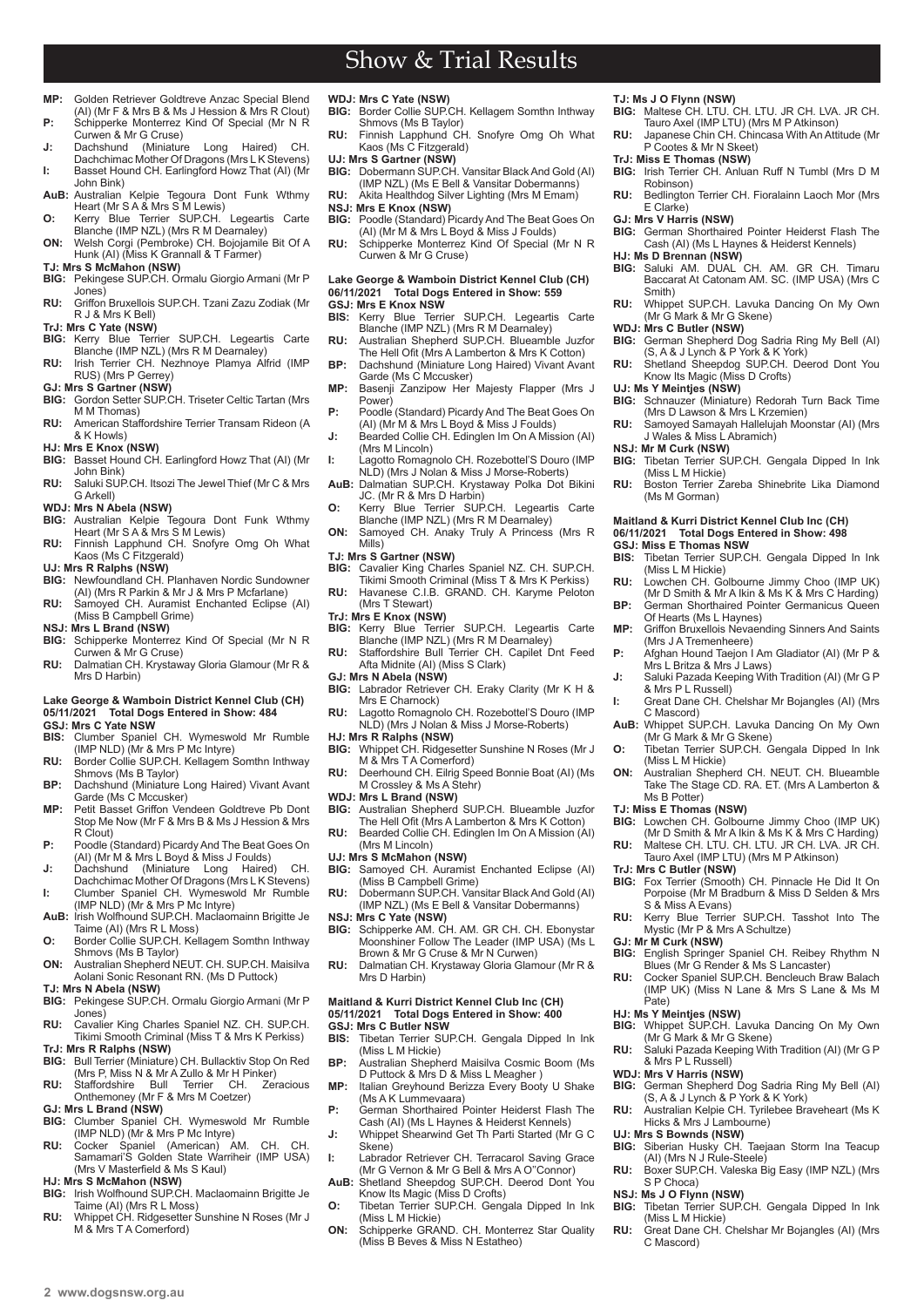## **Maitland & Kurri District Kennel Club Inc (CH) 06/11/2021 Total Dogs Entered in Show: 490**

- **GSJ: Ms Y Meintjes NSW BIS:** Japanese Chin CH. Chincasa With An Attitude (Mr P Cootes & Mr N Skeet)
- **RU:** Tibetan Terrier SUP.CH. Gengala Dipped In Ink (Miss L M Hickie)
- **BP:** Newfoundland Newfcastle Return To Asgard (AI) (Mrs M Davidson)
- **MP:** Dachshund (Miniature Long Haired) Nicholyev Keepya Shirt On (Mrs S Kelly & Mr J Bower ) **P:** Shetland Sheepdog Glenmurry Gold Rush By Nite
- (Mrs J Herd) **J:** Bedlington Terrier Fioralainn Taste Of Diamonds
- (Mrs E Clarke) **I:** Welsh Springer Spaniel CH. Goldmaid Mind Games (Mrs D & Miss L Meagher)
- **AuB:** Japanese Chin CH. Chincasa With An Attitude (Mr P Cootes & Mr N Skeet)
- **O:** Tibetan Terrier SUP.CH. Gengala Dipped In Ink
- (Miss L M Hickie) **ON:** Boston Terrier SUP.CH. Zareba Struts Like A Showgirl (Mrs D Norquay & Mrs A Gilson)
- **TJ: Mrs S Bownds (NSW)**
- **BIG:** Japanese Chin CH. Chincasa With An Attitude (Mr P Cootes & Mr N Skeet)
- **RU:** Lowchen CH. Golbourne Jimmy Choo (IMP UK) (Mr D Smith & Mr A Ikin & Ms K & Mrs C Harding) **TrJ: Ms Y Meintjes (NSW)**
- **BIG:** Irish Terrier CH. Anluan Ruff N Tumbl (Mrs D M Robinson)
- **RU:** Skye Terrier SUP.CH. Skyesdlimit Myway Or Da Hwy (Mrs L Pelchen)
- **GJ: Ms J O Flynn (NSW)**
- **RU:** English Springer Spaniel CH. Reibey Rhythm N Blues (Mr G Render & Ms S Lancaster)
- **HJ: Mr M Curk (NSW)** Foxhound Foxhunt Not Your Average (Mrs C & Miss B & Mr J Bryson)
- **RU:** Dachshund (Long Haired) SUP.CH. Dachyclan Tyrone Of Bridee (Miss T Kelly & Miss E Graham)
- **WDJ: Miss E Thomas (NSW) BIG:** Border Collie CH. Nahrof Serve And Protect (Mr E
- J Badior & Ms L E Somers ) **RU:** German Shepherd Dog (LSC) CH. Lindenelm Fancy Tickled Pink (Mrs J Kenny & Miss C Bird)
- **UJ: Mrs C Butler (NSW)**
- **BIG:** Siberian Husky CH. Taejaan Storm Ina Teacup (AI) (Mrs N J Rule-Steele)
- **RU:** Boxer SUP.CH. Valeska Big Easy (IMP NZL) (Mrs S P Choca)
- **NSJ: Mrs V Harris (NSW) BIG:** Tibetan Terrier SUP.CH. Gengala Dipped In Ink
- (Miss L M Hickie) **RU:** Poodle (Miniature) CH. Funtosy Wambam Shenanigan (Mrs N Raby & Mrs P Brown)

## **Newcastle Toy & All Breeds Kennel Club Inc (CH) 26/11/2021 Total Dogs Entered in Show: 385 GSJ: Mrs R Duffy NSW**

- **BIS:** Poodle (Miniature) CH. Showcase All Guns Blazin' (IMP NZL) (Miss T & Mrs K Perkiss)
- **RU:** Whippet SUP.CH. Lavuka Dancing On My Own (Mr G Mark & Mr G Skene)
- **BP:** Golden Retriever Bluebreeze Private Benjamin (Mrs D L Stubbings) **MP:** Schnauzer (Miniature) Alclay Keep Em Guessing
- (Mrs A Neyle & Mrs V Craig)
- **P:** Belgian Shepherd Dog (Groenendael) Mirribandi Quelle Surprise (AI) (Mrs Tracy A Glawson) **J:** Border Collie CH. Neecabe Versace (Ms S L
- Hannigan) **I:** Bull Terrier (Miniature) CH. Bullacktiv Stop On Red (Mrs P, Miss N & Mr A Zullo & Mr H Pinker)
- **AuB:** Whippet SUP.CH. Lavuka Dancing On My Own (Mr G Mark & Mr G Skene)
- **O:** Poodle (Miniature) CH. Showcase All Guns Blazin' (IMP NZL) (Miss T & Mrs K Perkiss)
- **ON:** Tenterfield Terrier CH. Demala Lord Of The Rings (Ms H Stokes)
- **TJ: Ms J Glover (NSW)**
- **BIG:** Pug Walthorn Keep It True (Mrs A Walters) **RU:** Havanese CH. Beljala Game Set And Match (Mr J
- & Mrs A Bell) **TrJ: Mr J Sheppard (NSW)**
- **BIG:** Border Terrier Pickwick-Jr Robert The Bruce (Mrs N B Flintoff)
- **RU:** Bedlington Terrier CH. Fioralainn Laoch Mor (Mrs E Clarke)
- **GJ: Mr D Hunter (NSW)**

**2 www.dogsnsw.org.au DOGS NSW Results received November 2021 3**

- **BIG:** Labrador Retriever CH. Bradorla Here Comes The Sun (AI) (Mr G Vernon & Ms C Ellis & Mr M Wickham)
- **RU:** Golden Retriever SUP.CH. Bluebreeze Hero Of Never Land (Mrs D L Stubbings)

- **HJ: Mrs R Duffy (NSW) BIG:** Whippet SUP.CH. Lavuka Dancing On My Own (Mr G Mark & Mr G Skene)
- **RU:** Dachshund (Smooth Haired) CH. Tischamingo Indian Outlaw (AI) (Mr J & Mrs F Walker)
- **WDJ: Mrs C Doherty (NSW)**<br>**BIG:** Australian Cattle Dog S **BIG:** Australian Cattle Dog SUP.CH. Busheela Akinda Magic (Mr C & Mrs G Arkell)
- **RU:** Border Collie GRAND. CH. Neecabe Handbags
- And Gladrags (Ms S L Hannigan) **UJ: Mr B Riddell (NSW)**
- **BIG:** Newfoundland SUP.CH. Newfcastle War Party (Mrs R C Nagle & Mrs H L Durell)
- **RU:** Samoyed CH. Apolar Presidents Quest (AI) (Mrs J M Wales)
- **NSJ: Mr B Farrell (NSW)**<br>**BIG:** Poodle (Miniature) (
- **BIG:** Poodle (Miniature) CH. Showcase All Guns Blazin' (IMP NZL) (Miss T & Mrs K Perkiss) **RU:** Keeshond Calivale Crime Stopper (Mr B J Santas)
- **Newcastle Toy & All Breeds Kennel Club Inc (CH) 26/11/2021 Total Dogs Entered in Show: 385**
- **GSJ: Mrs R Williams NSW**<br>**BIS:** Dachsbund (Long Ha
- **BIS:** Dachshund (Long Haired) SUP.CH. Dachyclan Tyrone Of Bridee (Miss T Kelly & Miss E Graham) **RU:** Australian Shepherd Goldmaid Bet On The Black
- (Mrs D & Miss L Meagher) **BP:** British Bulldog Klicklaack Nothin But Trouble (AI)
- (Ms T Klaack) **MP:** Italian Greyhound Berizza Every Booty U Shake
- (Ms A K Lummevaara)
- **P:** Samoyed Samayah Hallelujah Moonstar (AI) (Mrs J Wales & Miss L Abramich)
- **J:** Australian Shepherd Goldmaid Bet On The Black (Mrs D & Miss L Meagher)
- **I:** Welsh Corgi (Cardigan) CH. Dwyfor Blue Mystique (Mr R H & Mrs F Holtkamp) **AuB:** Welsh Springer Spaniel CH. Goldmaid Mind
- Games (Mrs D & Miss L Meagher)
- **O:** Dachshund (Long Haired) SUP.CH. Dachyclan Tyrone Of Bridee (Miss T Kelly & Miss E Graham)
- **ON:** Fox Terrier (Smooth) CH. NEUT. CH. Santop Whos That Girl (Mr S & Mrs S Norman)
- 
- **TJ: Mr B Riddell (NSW) BIG:** Japanese Chin CH. Chincasa With An Attitude (Mr P Cootes & Mr N Skeet)
- **RU:** Pekingese AM. GR CH. Fuchi Eli At Ven-Mar (IMP USA) (Mr P J Schaufler)
- **TrJ: Mrs D Howell (NSW)**
- **BIG:** Border Terrier Boambeefalls Olivia N John (Mrs N B Flintoff)
- **RU:** Jack Russell Terrier Joelleigh Hear Me Roar (Mrs L Musgrove)
- **GJ: Mrs R Duffy (NSW)**<br>**BIG:** Welsh Springer
- **BIG:** Welsh Springer Spaniel CH. Goldmaid Mind Games (Mrs D & Miss L Meagher)
- **RU:** Cocker Spaniel Westridge Take A Bow (IMP ITA) (Mr F J & Mrs K M Hogan)
- **HJ: Ms E Hindley (ACT)**
- **BIG:** Dachshund (Long Haired) SUP.CH. Dachyclan Tyrone Of Bridee (Miss T Kelly & Miss E Graham) **RU:** Basenji CH. Bayenzi Cindy Tells Me (Mrs C Parr)
- 
- **WDJ: Mrs R Williams (NSW) BIG:** Australian Shepherd Goldmaid Bet On The Black (Mrs D & Miss L Meagher)
- **RU:** Shetland Sheepdog CH. Beauideal Playing It Cool (Ms J L Docksey)
- **UJ: Mr J Sheppard (NSW)**<br>**BIG:** Samoved Samavah H
- **BIG:** Samoyed Samayah Hallelujah Moonstar (AI) (Mrs J Wales & Miss L Abramich) **RU:** Dobermann SUP.CH. Vansitar Fire N Ice (IMP
- NZL) (Borealis Kennels)
- **NSJ: Mrs C Doherty (NSW)**<br>**BIG:** Schipperke CH. Pand
- **BIG:** Schipperke CH. Pandec Magic Fire Bear (Ms Jennifer R Moore) **RU:** Lhasa Apso CH. Zaland Bourne Legacy (Miss B
- Beves & Miss N Estatheo)

**North of the Harbour All Breeds Kennel Club Inc (CH)** 

- **12** Total Dogs Entered in Show: 512
- **GSJ: Mrs W Slatyer NSW**
- **BIS:** Saluki Catonam Glitz N Glamor (AI) (Mr A W & Mrs C A Smith) **RU:** Border Collie CH. Neecabe Versace (Ms S L
- Hannigan)
- **BP:** Irish Terrier Tawnyoak Caspian (Mrs P Gerrey)<br>**MP:** Italian Greyhound Koatiponi Under Attack (Mis **MP:** Italian Greyhound Koatiponi Under Attack (Miss M Ward)
- **P:** Keeshond Calivale Crime Stopper (Mr B J Santas) **J:** Border Collie CH. Neecabe Versace (Ms S L
- Hannigan) **I:** Saluki Catonam Glitz N Glamor (AI) (Mr A W & Mrs C A Smith)
- **AuB:** Dalmatian SUP.CH. Krystaway Polka Dot Bikini JC. (Mr R & Mrs D Harbin)
- **O:** Skye Terrier CH. Skyewalker'S Rattlesnake Shake (IMP DEN) (Mrs S Wesselink)
- 

J Butler) **GJ: Mr W Burton (NSW)**

**HJ: Mrs W Slatyer (NSW)**

C A Smith)

Hannigan)

(Ms J L Docksey) **UJ: Mrs P Hartwell (NSW)**

A O''Callaghan)

**GSJ: Ms B Hession NSW**

(Mrs V Fulham)

Smith)

J Morris)

Mrs D Harbin)

R J & Mrs K Bell)

Hwy (Mrs L Pelchen)

Crazy (Ms K A Lee) **GJ: Ms B Hession (NSW)**

POL) (Ms D Huon)

(Mrs L D Brand)

Cannon) **TrJ: Ms K Reeder (NSW)**

Smith)

Valore) **UJ: Ms C Loft (NSW)**

J Morris)

JC. (Mr R & Mrs D Harbin)

S Yeong) **NSJ: Mrs R Ralphs (NSW)**

**(CH)** 

Gibson) **WDJ: Mrs A Hickey (NSW)**

- **TJ: MS C Kirgan Khoury (NSW) BIG:** Pomeranian Ferona Watch Out Here I Come (Mrs Y Rolfe) **RU:** Griffon Bruxellois SUP.CH. Tzani Zazu Zodiak (Mr
- R J & Mrs K Bell) **TrJ: Mrs D Wright (NSW) BIG:** Staffordshire Bull Terrier SUP.CH. Kypajuka

Drives Me Crazy (AI) (Miss T L Tattersall) **RU:** Jack Russell Terrier CH. Whatajack Raven (Mr G

**BIG:** English Springer Spaniel SUP.CH. Kinsheran Jon Snow (Mr R Barratt & Mr V Mc Phee) **RU:** Spanish Water Dog AM. CH. AM. GR CH. Deseado Wavelet (IMP USA) (Ms M G Fox)

**BIG:** Saluki Catonam Glitz N Glamor (AI) (Mr A W & Mrs

**RU:** Beagle Gibbgran Qeens Counsel (Mr G W

**BIG:** Border Collie CH. Neecabe Versace (Ms S L

**RU:** Shetland Sheepdog CH. Beauideal Playing It Cool

**BIG:** Bullmastiff Fynobull Im No Angel (AI) (Mrs M & Mr

**RU:** Newfoundland CH. Capebass A Promise Kept (Ms

**BIG:** Schipperke AM. CH. AM. GR CH. CH. Ebonystar Moonshiner Follow The Leader (IMP USA) (Ms L Brown & Mr G Cruse & Mr N Curwen) **RU:** Dalmatian SUP.CH. Krystaway Polka Dot Bikini

**North of the Harbour All Breeds Kennel Club Inc** 

**BP:** French Bulldog Moonglade Lookin For Trouble

**MP:** Dobermann Ikons Hell Raiser (Miss B C Bryson) Schipperke Monterrez Kind Of Special (Mr N R Curwen & Mr G Cruse) **J:** Schnauzer (Miniature) CH. Kalamino Kaos In The Kathouse (M Macleod-Woodhouse & A Mcilrath &

**I:** Lagotto Romagnolo CH. Rozebottel'S Douro (IMP NLD) (Mrs J Nolan & Miss J Morse-Roberts) **AuB:** Dalmatian SUP.CH. Krystaway Glitterati (Mr R &

**O:** Cocker Spaniel (American) CH. Azel Deal Or No Deal (Miss K Tranby & Azel Kennels) **ON:** Siberian Husky NEUT. CH. Arcticpalace No Excuses (Mrs H Kite) **TJ: Mrs C Baker (NSW) BIG:** Griffon Bruxellois SUP.CH. Tzani Zazu Zodiak (Mr

RU: Pug Kangala Versace On The Floor (Mrs K J

**RU:** Staffordshire Bull Terrier Zaharastaff Beautiful

**RU:** Azawakh C.I.B. SUP.CH. Imidiwan Amali (IMP

**WDJ: Mr J Sheppard (NSW) BIG:** Border Collie SUP.CH. Nahrof Fire When Ready (Mr E J Badior & Ms L E Somers ) **RU:** Puli CH. Rustufarion Fire When Ready (AI) (Mr R

**BIG:** Bernese Mountain Dog Branbern Stormy Cloud

**RU:** Schnauzer (Miniature) CH. Kalamino Kaos In The Kathouse (M Macleod-Woodhouse & A Mcilrath &

Deal (Miss K Tranby & Azel Kennels) **RU:** Lagotto Romagnolo CH. Rozebottel'S Douro (IMP NLD) (Mrs J Nolan & Miss J Morse-Roberts) **HJ: Mrs P Bockman Chato (NSW) BIG:** Saluki AM. DUAL CH. AM. GR CH. Timaru Baccarat At Catonam AM. SC. (IMP USA) (Mrs C

**BIG:** Skye Terrier SUP.CH. Skyesdlimit Myway Or Da

**BIG:** Cocker Spaniel (American) CH. Azel Deal Or No

**BIS:** Cocker Spaniel (American) CH. Azel Deal Or No Deal (Miss K Tranby & Azel Kennels) **RU:** Saluki AM. DUAL CH. AM. GR CH. Timaru Baccarat At Catonam AM. SC. (IMP USA) (Mrs C

**13/11/2021 Total Dogs Entered in Show: 665**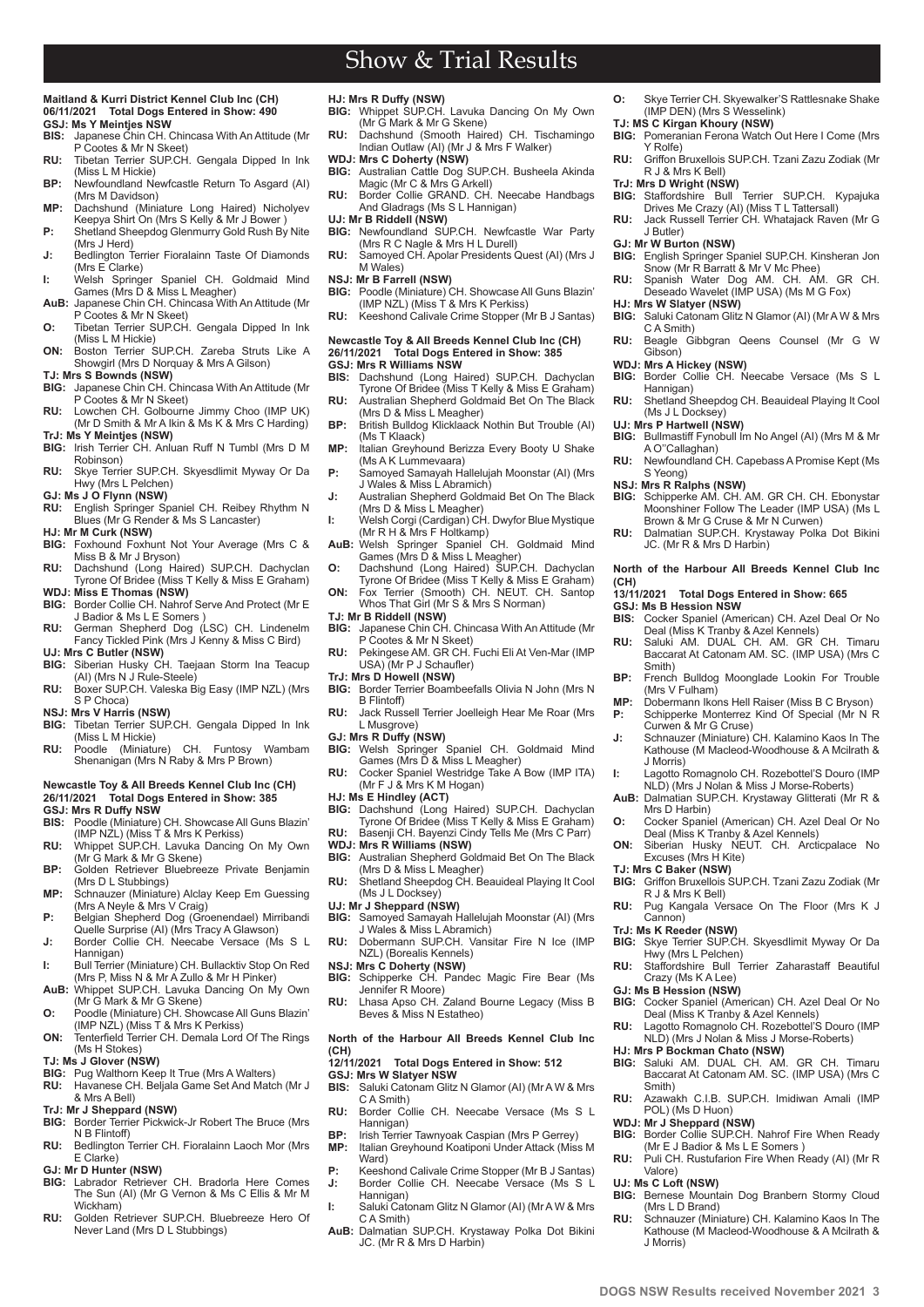# **NSJ: Mr K Meyer (NSW)**

**BIG:** Dalmatian SUP.CH. Krystaway Glitterati (Mr R & Mrs D Harbin) **RU:** Schipperke AM. CH. AM. GR CH. CH. Ebonystar Moonshiner Follow The Leader (IMP USA) (Ms L Brown & Mr G Cruse & Mr N Curwen)

## **North of the Harbour All Breeds Kennel Club Inc (CH)**

- **13/11/2021 Total Dogs Entered in Show: 0**
- 
- **GSJ: Mrs J Whitney NSW** Border Collie CH. Neecabe Versace (Ms S L Hannigan)
- **RU:** Schipperke Monterrez Kind Of Special (Mr N R Curwen & Mr G Cruse)
- **BP:** Pug Maskerade Heartbreak Prince (Mrs D Cummings)
- **MP:** Welsh Springer Spaniel Mycroft Miraquel (Mrs S J Brackman)
- **P:** Schipperke Monterrez Kind Of Special (Mr N R Curwen & Mr G Cruse)
- **J:** Border Collie CH. Neecabe Versace (Ms S L Hannigan)
- **I:** Lagotto Romagnolo CH. Rozebottel'S Douro (IMP NLD) (Mrs J Nolan & Miss J Morse-Roberts)
- **AuB:** Shetland Sheepdog SUP.CH. Deerod Dont You Know Its Magic (Miss D Crofts) **O:** Schnauzer (Miniature) CH. Schonhardt Cat Goes Linedancin (M Macleod-Woodhouse & A Mcilrath & J Morris)
- **ON:** Field Spaniel CH. NEUT. CH. Dawnus Always Dare To Dream ET. WPD. (Miss S Betts)
- **TJ: Mrs A Burton (NSW)**
- **BIG:** Chinese Crested Dog SUP.CH. Blackheath Hooz Gotta Secret (Mr P W & Mrs L C Mawson)
- **RU:** Pug CH. Maskerade Guess Who (Mrs D Cummings)
- 
- **TrJ: Mrs J Whitney (NSW) BIG:** Skye Terrier SUP.CH. Skyesdlimit Myway Or Da Hwy (Mrs L Pelchen)
- **RU:** Jack Russell Terrier Whatajack Fireworks (Mr G J Butler)

- **GJ: Mrs T Buckley (NSW) BIG:** Lagotto Romagnolo CH. Rozebottel'S Douro (IMP NLD) (Mrs J Nolan & Miss J Morse-Roberts)
- **RU:** Weimaraner CH. Griswold Vienna Waltz (AI) (Ms J Fogarty)
- **HJ: Ms T Scales (NSW)**
- **BIG:** Whippet Toyon Say It With Ease (Ms N J Marmont)<br>**RU:** Afghan Hound Empari In Vino Veritas (AI) (Miss J Afghan Hound Empari In Vino Veritas (AI) (Miss J Gibson)
- **WDJ: Mrs J Allit (NSW)**
- **BIG:** Border Collie CH. Neecabe Versace (Ms S L
- Hannigan) **RU:** Shetland Sheepdog SUP.CH. Deerod Dont You Know Its Magic (Miss D Crofts)
- **UJ: Mr M Curk (NSW)**
- **BIG:** Schnauzer (Miniature) CH. Schonhardt Cat Goes Linedancin (M Macleod-Woodhouse & A Mcilrath & J Morris)
- **RU:** Siberian Husky CH. Taejaan Storm Ina Teacup (AI) (Mrs N J Rule-Steele)
- 
- **NSJ: Mrs L Brandt (NSW) BIG:** Schipperke Monterrez Kind Of Special (Mr N R Curwen & Mr G Cruse)
- **RU:** Japanese Spitz Daesdaemar Ps I Love You (Ms A J Huggins)

# **TRIALS**

- **Agility Dog Club of NSW Inc (AT)**
- **12/11/2021 Total Dogs Entered in Trial: 208**
- **Excellent 200s (JT) Judge: Mr B Havord (NSW)**
- **1st** Papillon Abfab Oops I Shrunk JD. (Ms K Gill)
- 
- **Excellent 300s (JT) Judge: Mr B Havord (NSW)<br><b>1st** Associate Register Benji JD. (Miss K Keimling)<br>**2nd** Border Terrier CH. NEUT. CH. Fencho<br>Earthstopper TK.S. JD. SD. SE. JC. (Dr P A Mead)
- **3rd** German Spitz (Mittel) Fyreburst French Vanilla AD. JD. (Mr T & Mrs H Hillman)
- 
- **Excellent 400s (JT) Judge: Mr B Havord (NSW) 1st** Pyrenean Sheepdog Longhaired Justice Foxy Lady (IMP NZL) (Mr G Pritchard)
- **Excellent 500s (JT) Judge: Mr B Havord (NSW) 1st** Border Collie Ohutu Slick RN. TK.S. AD. JD. SD. FS.S. (IMP NZL) (Ms N Keller)
- **2nd** Associate Register Kalie SWN AD. JD. (Ms L Glen)
- **3rd** Border Collie Agislepaws Rockin Supa Nova RN. JD. SD. SPD. (Ms F Aston)
- **Excellent 600s (JT) Judge: Mr B Havord (NSW)**
- **1st** Associate Register Luna AD. JD. (Miss R Moore) **2nd** Belgian Shepherd Dog (Laekenois) Entrust Le Penseur (IID) JD. (Entrust Kennels & Mrs E Enriquez)
- **3rd** Associate Register Zac CCD. CD. RE. JD. (Dr M Brainwood & Ms C A Forest)
- **Novice 600s (JT) Judge: Mr B Havord (NSW) 1st** Border Collie Quinnaki Cerulean Micalangelo (Miss Nicole A Matheson)
- **Novice 500s (JT) Judge: Mr B Havord (NSW)**<br>**1st** Labrador Retriever Playhunter Viva Las Vec
- **1st** Labrador Retriever Playhunter Viva Las Vegas JD. (Ms J Morris)
- **2nd** Nova Scotia Duck Tolling Retriever Micmaq Aint Misbehavin (Mrs M Kenny)
- **Novice 400s (JT) Judge: Mr B Havord (NSW)**
- **1st** Nova Scotia Duck Tolling Retriever Micmaq Ollie The Jazzkat RN. JD. (Mr C R & Mrs R A Jones) **2nd** Lagotto Romagnolo Ilnasosa Cima Del Monte
- Carla (AI) (Ms N Lynch)
- **3rd** Shetland Sheepdog Summerset Good Intentions (Mrs H E Heaver)
- **Novice 300s (JT) Judge: Mr B Havord (NSW)**
- 1st Associate Register Millie (Ms T Keys)<br>2nd Cavalier King Charles Spaniel Coco **2nd** Cavalier King Charles Spaniel Cocobo Lightning Flash RN. (Miss J & Ms A H Isaacs)
- 
- **Novice 200s (JT) Judge: Mr B Havord (NSW) 1st** Papillon Abfab Cosmic Halo (Ms F Aston)
- **Master 300s (JT) Judge: Mr B Havord (NSW) 1st** Shetland Sheepdog Trouvaille Wicked Ways
- 
- ADM. JDM. (Mrs H E Heaver) **2nd** Schipperke Volnera Smooth Operator RN. TK.S. ADX. JDM. SD. SPD. GD. HTM.S. FS.S. (Mrs M
- Kenny)
- **Master 400s (JT) Judge: Mr B Havord (NSW) 1st** Associate Register AG.CH 400. Kai ADM 5. ADO. JDM 2. JDO. SDM. SPDM. GDX. (Miss R Fullerton)
- **2nd** Associate Register Flush AD. JDX. SD. GD. (Ms N Read)
- **3rd** Associate Register Bentley JDX. (Miss N & Mr G Matheson)
- **Master 500s (JT) Judge: Mr B Havord (NSW) 1st** Border Collie Kerodan Turn It To Eleven ADX.
- JDM. (Mr D Paterson)
- 2nd Border Collie Kerodan Dressed To Impress RA TK.N. TK.S. ADM. ADO. JDM. JDO. GDM. SDM. SPDM. (Ms L Vitullo)
- **3rd** Sporting Register Avondale Muddy Puddle (Mrs K Shields)
- 
- **Master 600s (JT) Judge: Mr B Havord (NSW) 1st** Golden Retriever Yellowfetch Whats On (AI) ADM 2. ADO. JDM 3. JDO 2. SD. SPD. GD. (Mrs C J Lane)
- **Master 600s (AT) Judge: Ms J Van Der Vegt (NSW) 1st** Associate Register Oskar ADX. JDX. (Mr N Heygate)
- **Master 500s (AT) Judge: Ms J Van Der Vegt (NSW)**
- Border Collie Kerodan Champagne Super Nova ADM. ADO. JDM. JDO. SDX. GDM. (Mr D Paterson)
- 2nd Sporting Register Zarigueya RA. ADM. ADO. JDM. JDO. GDX. SDM. SPDX. PT. (Miss R Fullerton)
- **3rd** Nova Scotia Duck Tolling Retriever Tarshona Royal Abbey CCD. RA. ADM. JDM 4. JDO 3. GDX. SDX. SPDX. (Mr C R & Mrs R A Jones)
- **Master 400s (AT) Judge: Ms J Van Der Vegt (NSW)**
- **1st** Lagotto Romagnolo Deelee Guinevere ADM. ADO. JDM. JDO. SD. SPDX. GD. (Ms G Humphrey)
- 2nd Associate Register AG.CH 400. Peityn ADM 8. ADO 2. JDM 9. JDO 2. SDM. SPDM. GD. (Miss R Fullerton)
- **3rd** Samoyed Keftiu Its About Destiny (AI) ADX. JDX. GD. SDX. SPD. PT. (Mrs R Rothwell)
- **Master 300s (AT) Judge: Ms J Van Der Vegt (NSW) 1st** Shetland Sheepdog Trouvaille Wicked Ways ADM. JDM. (Mrs H E Heaver)
- 2nd Shetland Sheepdog CH. Summerset Gypsy Fortune RN. ADM. JDM. GD. SDX. SPD. (Mrs H E Heaver)
- **3rd** Cavalier King Charles Spaniel Cocobo Isaacs Image RN. ADX. JDM. GD. SD. SPD. JC. (Miss J & Ms A H Isaacs)
- **Excellent 500s (AT) Judge: Ms J Van Der Vegt (NSW)**
- **1st** Sporting Register Avondale Muddy Puddle (Mrs K Shields) **2nd** Border Collie Terrabella Brodie Boy AD. JDM.
- JDO. SD. SPDX. GDX. (Mrs B Dobeson) **3rd** Australian Shepherd Sharam Supercharged AD.
- JDX. (Mrs T Sharam) **Novice 500s (AT) - Judge: Ms J Van Der Vegt (NSW) 1st** Border Collie Kerodan Run Riot JDM. JDO. SD.
- SPD. GD. (Mr N & Mrs C Crass) 2nd Border Collie Hypedup Sea Breeze TK.S. JD. SD.
- SPD. GD. (Mrs J Brown) **3rd** Border Collie Budwiser Why Not A Rainbow (AI)
- (Mr G & Mrs L Pritchard)
- **Novice 400s (AT) Judge: Ms J Van Der Vegt (NSW) 1st** Border Collie Aybydan Lady Of Winterfell (Miss A Raisanen)
- **2nd** Nova Scotia Duck Tolling Retriever Micmaq Ollie The Jazzkat RN. JD. (Mr C R & Mrs R A Jones)
- 3rd Shetland Sheepdog Summerset Good Intentions (Mrs H E Heaver)
- **Novice 300s (AT) Judge: Ms J Van Der Vegt (NSW) 1st** Associate Register Millie (Ms T Keys) **2nd** Border Terrier CH. NEUT. CH. Fencho
- Earthstopper TK.S. JD. SD. SE. JC. (Dr P A Mead) **3rd**

**Excellent 200s (AT) - Judge: Mrs J Comber (NSW) 1st** Australian Terrier Cliftop Isle Of Spells (Mrs S Gilkison) **Excellent 300s (AT) - Judge: Mrs J Comber (NSW) 1st** Associate Register Decki RN. AD. JD. (R Palmer) **Excellent 500s (AT) - Judge: Mrs J Comber (NSW) 1st** Associate Register Elliemay AD. JDO. JDX. SD. SPD. GD. (Ms T Stanton) 2nd Associate Register Maddy AD. JDX. (Miss R

**Excellent 600s (AT) - Judge: Mrs J Comber (NSW) 1st** Belgian Shepherd Dog (Tervueren) Teangibelge Gabriella (AI) AD. JD. (Ms P Georgas) **Master 200s (AT) - Judge: Mrs J Comber (NSW) 1st** Australian Terrier Cliftop Magic Lillies AD. GD. SD. SPD. (G & Mrs J Carson) **Master 600s (AT) - Judge: Mrs J Comber (NSW) 1st** Associate Register Niche ADM. JDM. SDX. SPDM. SPDX. GDX. (Miss J E Taylor) **Novice 300s (AT) - Judge: Mrs J Comber (NSW) 1st** Associate Register Stevi JD. SD. SPD. (Mrs T A

**Novice 500s (AT) - Judge: Mrs J Comber (NSW) 1st** Associate Register Hustle (Mr D Johanson) **Novice 600s (AT) - Judge: Mrs J Comber (NSW) 1st** Weimaraner Ashlaren Mira Mira On The Wall (AI)

**1st** Associate Register Rumour JDX. (Miss L J

2nd Associate Register Pip JD. SD. SPD. (Ms I

**3rd** Schnauzer (Miniature) Raksha Baileys Pride

**Excellent 500s (JT) - Judge: Mrs J Comber (NSW) 1st** Australian Shepherd CH. Nuthinbutt A Candy Crush (AI) JD. (Mrs N Solomons & Miss L

**Excellent 600s (JT) - Judge: Mr D Johanson (NSW) 1st** Associate Register Moist JD. (Miss J E Taylor) **2nd** Belgian Shepherd Dog (Tervueren) Teangibelge Gabriella (AI) AD. JD. (Ms P Georgas) **Excellent 200s (JT) - Judge: Mr D Crossthwaite** 

**1st** Papillon Abfab Oops I Shrunk JD. (Ms K Gill) **Excellent 300s (JT) - Judge: Mr D Crossthwaite (NSW) 1st** Border Terrier CH. Hedgehope Bold Brynn CCD. RN. TK.S. JD. ET. (Mrs K L Townsend) **2nd** Cavalier King Charles Spaniel Miranniecavs Sweet Tilly TK.S. JDX. (Mrs C Robinson) **Excellent 400s (JT) - Judge: Mr D Crossthwaite** 

**1st** Associate Register Jemima JDO. JDX. (Mrs C E

**2nd** Associate Register Mrbojangles JD. SD. (Ms C

**3rd** Associate Register Tyrrah RN. AD. JD. SD. SPD.

**Excellent 500s (JT) - Judge: Mr D Crossthwaite** 

**Excellent 600s (JT) - Judge: Mr D Crossthwaite** 

**Master 300s (JT) - Judge: Mrs E Hinago (NSW) 1st** Lakeland Terrier Kineta Bizzy Izzy RN. ADX. JDX. SD. SPD. (Ms J Reid & Mr T Copley) **Master 400s (JT) - Judge: Mrs E Hinago (NSW) 1st** Associate Register Bentley JDX. (Miss N & Mr G

**1st** Associate Register Gunna AD. JD. (Mrs K T Fry) **2nd** Belgian Shepherd Dog (Tervueren) Teangibelge Gabriella (AI) AD. JD. (Ms P Georgas) **Master 200s (JT) - Judge: Mrs E Hinago (NSW) 1st** Australian Terrier Cliftop Isle Of Spells (Mrs S

**1st** Associate Register Mace (Mrs K T Fry)<br>**2nd** Associate Register Peach JD. (Ms F Le **2nd** Associate Register Peach JD. (Ms F Lockhart)<br>**3rd** Associate Register Maddy AD JDX (Miss **3rd** Associate Register Maddy AD. JDX. (Miss R

**Coffs Harbour Dog Training Club Inc (AT) 17/07/2021 18/07/2021 Total Dogs Entered in Trial:** 

**713**

Bardsley)

Taekata)

Hagelstein )

Bonner)

Hagelstein<sup>)</sup>

**(NSW)**

**(NSW)**

**(NSW)**

**(NSW)**

Trickey)

Millen)

(Dr S Glavac)

Bardsley)

Gilkison)

Matheson)

JD. (Ms M Parsons)

(Raksha Kennels)

**Open (AT) - Judge: Mrs J Comber (NSW)**<br>1st Associate Register Rumour JDX.

 $4$  www.dogsnsw.org.au **DOGS NSW Results received November 2021 5**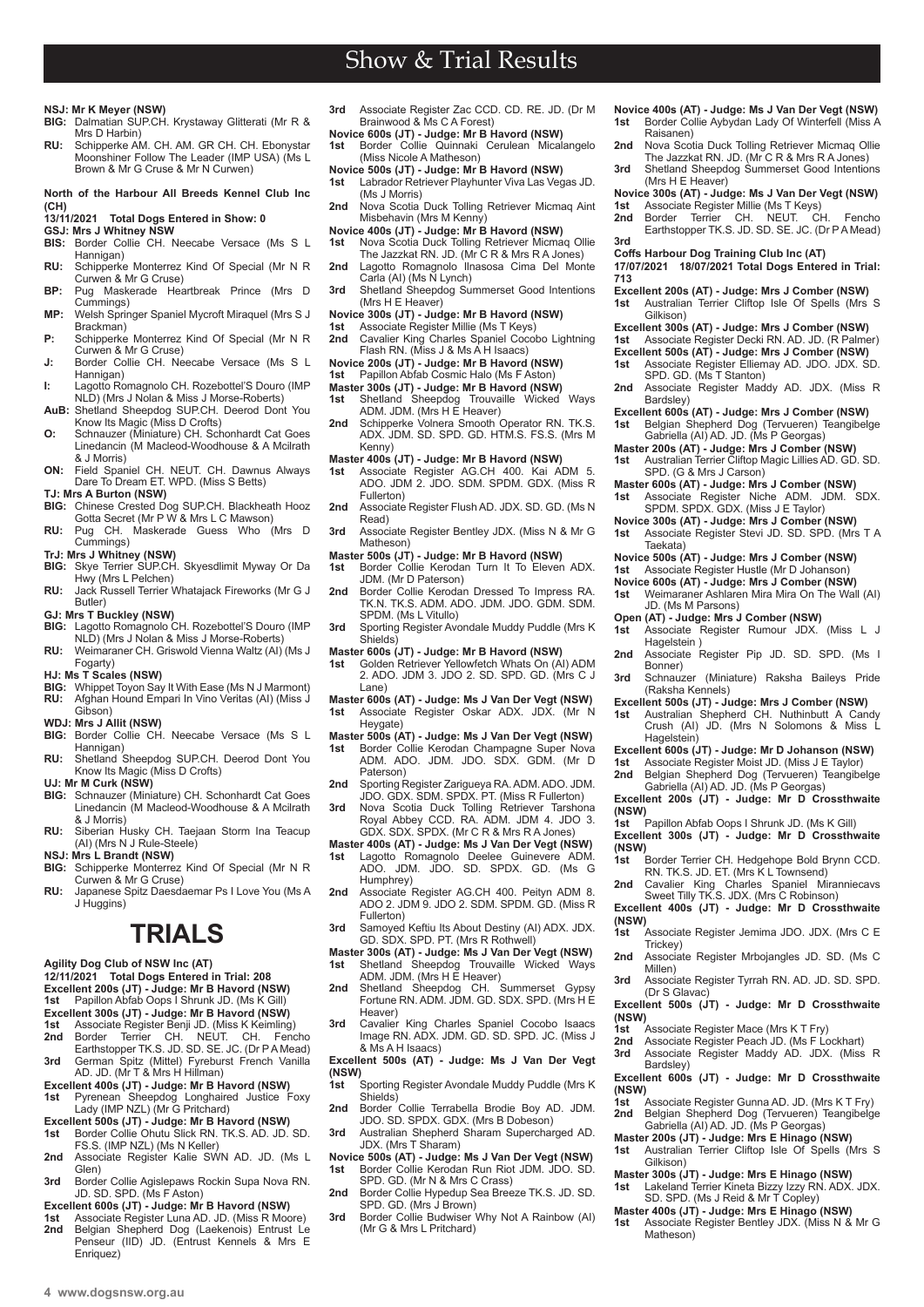- **Master 500s (JT) Judge: Mrs E Hinago (NSW) 1st** Associate Register Rumour JDX. (Miss L J
- Hagelstein 1
- **2nd** Australian Shepherd Flatout Red Hot ADO. ADX. JDM. JDO. SD. SPDX. GD. (Mrs S Bois)
- **Master 600s (JT) Judge: Mrs E Hinago (NSW)**
- **1st** Sporting Register Millison Park Ned CCD. CD. RA. ADO. ADX. JDO. JDX. SD. SPD. GDX. (Mr N Parker & Ms K Murphey)
- **Master 300s (JT) Judge: Mr D Crosswaite (NSW) 1st** Border Terrier Hedgehope All Action Arlo ADM.
- JDM. SDX. SPD. GD. (Mrs K T Fry) **2nd** Associate Register Benji RN. AD. JDM. JDO. SPD. GD. ET. (Miss E Petersen)
- **Master 400s (JT) Judge: Mr D Crossthwaite (NSW) 1st** Associate Register Andi ADX. JDM. JDO. SD. SPD. GD. (Miss N & Mr G Matheson)
- **Master 500s (JT) Judge: Mr D Crossthwaite (NSW) 1st** Sporting Register Procters Scout ADX. JDX. SDX.
- SPD. GD. (Miss L Barnett) **2nd** Associate Register Batfink AD. JDM. SD. SPDX.
- GDX. (Mr D Johanson) **3rd** Australian Shepherd Flatout Red Hot ADO. ADX.
- JDM. JDO. SD. SPDX. GD. (Mrs S Bois)
- **Novice 200s (JT) Judge: Mr D Johanson (NSW) 1st** Associate Register Willow (Miss B Atkins)
- 
- **Novice 300s (JT) Judge: Mr D Johanson (NSW) 1st** Associate Register Stevi JD. SD. SPD. (Mrs T A Taekata)
- **2nd** Border Terrier Hedgehope Bold Bonnie JD. (Mrs M A Killmore)
- **3rd** Lakeland Terrier CH. Kineta Heaven On Earth RN. AD. JD. (Ms J Reid)
- 
- **Novice 400s (JT) Judge: Mr D Johanson (NSW) 1st** Border Collie Designbyzest Prada Is Posh (AI) AD. JD. SPD. (Mrs S M Greentree)
- **2nd** Staffordshire Bull Terrier Acmegold Aurora Princess CDX. RE. TK.N. ET. (Prof. M Young)
- **Novice 500s (JT) Judge: Mr D Johanson (NSW) 1st** Sporting Register Ruredyfor Kai (Mr D Crossthwaite)
- **2nd** Sporting Register Arnikka Firefly (Mrs L K Cook)
- **Novice 200s (JT) Judge: Mr D Johanson (NSW) 1st** Associate Register Willow (Miss B Atkins)
- 2nd Associate Register Fergie JD. (Ms N Duncan)
- **Novice 300s (JT) Judge: Mr D Johanson (NSW)**
- **1st** Poodle (Toy) Zillara Bring It On (Mr K W Payne & Mrs L Jones)
- **2nd** Associate Register Georgie RN. JD. (Ms L Tyler) Lakeland Terrier CH. Kineta Heaven On Earth RN. AD. JD. (Ms J Reid)
- 
- **Novice 400s (JT) Judge: Mr D Johanson (NSW) 1st** Border Collie Designbyzest Prada Is Posh (AI) AD. JD. SPD. (Mrs S M Greentree)
- **2nd** Border Collie Merrinda Hot Hollywood Kiss TK.S. JD. (Mrs E S Hopkins)
- **Novice 500s (JT) Judge: Mr D Johanson (NSW) 1st** Sporting Register Ruredyfor Kai (Mr D Crossthwaite)
- **2nd** Sporting Register Livingston Nala TK.S. (Miss N T
- Scott) **3rd** Associate Register Mako JD. (Ms A Spooner)
- 
- **Open (JT) Judge: Mrs E Hinago (NSW) 1st** Associate Register Andi ADX. JDM. JDO. SD. SPD. GD. (Miss N & Mr G Matheson)
- **2nd** Associate Register Rumour JDX. (Miss L J Hagelstein )
- **3rd** Border Collie Designbyzest Prada Is Posh (AI) AD. JD. SPD. (Mrs S M Greentree)
- **Excellent 600s (AT) Judge: Mr D Crossthwaite (NSW)**
- **1st** Associate Register Gunna AD. JD. (Mrs K T Fry)
- **Master 300s (AT) Judge: Mr D Johanson (NSW) 1st** Border Terrier Hedgehope All Action Arlo ADM.
- JDM. SDX. SPD. GD. (Mrs K T Fry) 2nd Shetland Sheepdog Lamarilli Atsushi Baxter CD. RM. ADM. ADO. JDM. JDO. SDX. SPDX. GDX. (Mrs B M Lambert)
- **Master 400s (AT) Judge: Mr D Johanson (NSW)**
- **1st** Associate Register Andi ADX. JDM. JDO. SD. SPD. GD. (Miss N & Mr G Matheson)
- **Master 500s (AT) Judge: Mr D Johanson (NSW) 1st** Border Collie Kerodan Dressed To Impress RA. TK.N. TK.S. ADM. ADO. JDM. JDO. GDM. SDM.
- SPDM. (Ms L Vitullo)
- **Novice 300s (AT) Judge: Mr D Johanson (NSW) 1st** Associate Register Georgie RN. JD. (Ms L Tyler)
- 
- **Novice 500s (AT) Judge: Mr D Crossthwaite (NSW)** Sporting Register Hunterslea Jive (G & Mrs J Carson)
- **2nd** Border Collie Hypedup Sea Breeze TK.S. JD. SD. SPD. GD. (Mrs J Brown)
- **3rd** Associate Register Peach JD. (Ms F Lockhart)
- **Novice 600s (AT) Judge: Mr D Crossthwaite (NSW) 1st** Associate Register Moist JD. (Miss J E Taylor)
- 2nd Associate Register Molly (Ms J Mennie)
- **Open (AT) Judge: Mr D Johanson (NSW)**<br>**1st** Sporting Register Procters Scout ADX.
- Sporting Register Procters Scout ADX. JDX. SDX.
- SPD. GD. (Miss L Barnett) **2nd** Labrador Retriever Adderslot Gems Dude Is Speedi (AI) JD. SPD. (Mrs S C Samany)

- Shetland Sheepdog Lamarilli Atsushi Baxter CD. RM. ADM. ADO. JDM. JDO. SDX. SPDX. GDX. (Mrs B M Lambert)
- **Excellent 300s (JT) Judge: Mrs J Comber (NSW) 1st** Cavalier King Charles Spaniel Miranniecavs Sweet Tilly TK.S. JDX. (Mrs C Robinson)
- **Excellent 400s (JT) Judge: Mrs J Comber (NSW)**
- **1st** Associate Register Jemima JDO. JDX. (Mrs C E Trickey)
- **Excellent 500s (JT) Judge: Mrs J Comber (NSW) 1st** Border Collie Hypedup Sea Breeze TK.S. JD. SD. SPD. GD. (Mrs J Brown)
- **Master 200s (JT) Judge: Mrs J Comber (NSW) 1st** Australian Terrier Cliftop Isle Of Spells (Mrs S
- Gilkison)
- **Master 400s (JT) Judge: Mrs J Comber (NSW) 1st** Associate Register Andi ADX. JDM. JDO. SD. SPD. GD. (Miss N & Mr G Matheson)
- **Master 500s (JT) Judge: Mrs J Comber (NSW) 1st** Associate Register Dash ADM. ADO. JDM. JDO.
- SDX. SPDX. GDX. (Dr D Apthorp)
- **Master 600s (JT) Judge: Mrs J Comber (NSW) 1st** Associate Register Jindijuju AD. JDX. SPD. (Miss S Hamilton)
- **Novice 300s (JT) Judge: Mrs J Comber (NSW) 1st** Border Terrier Hedgehope Bold Bonnie JD. (Mrs M A Killmore)
- **2nd** Schnauzer (Miniature) Breckingrove Sierra (Ms J Young)
- **Novice 400s (JT) Judge: Mrs J Comber (NSW) 1st** Sporting Register Millison Park Dare (Ms Tamara
- Watts)
- **2nd** Border Collie Designbyzest Prada Is Posh (AI) AD. JD. SPD. (Mrs S M Greentree)
- **3rd** Associate Register Kirby CD. RA. TK.S. (Mrs K Scott)
- **Novice 500s (JT) Judge: Mrs J Comber (NSW) 1st** Sporting Register Ruredyfor Kai (Mr D Crossthwaite)
- **2nd** Associate Register Mako JD. (Ms A Spooner)
- **Open (JT) Judge: Mrs J Comber (NSW)**<br>1st Sporting Register Procters Scout AD) Sporting Register Procters Scout ADX. JDX. SDX.
- SPD. GD. (Miss L Barnett) **2nd** Associate Register Rumour JDX. (Miss L J Hagelstein )
- **3rd** Associate Register Archie AD. JDO. JDX. SPD. GD. (Ms A Spooner)
- **Manly & District Kennel & Dog Training Club Inc (AT)**
- **06/11/2021 Total Dogs Entered in Trial: 230**
- **Master 200s (JT) Judge: Mr R Hunter (NSW)**
- **1st** Jack Russell Terrier Whatajack Ollie ADM. ADO. JDM. JDO. SD. GD. (Mr P Kandlbinder)
- **Master 300s (JT) Judge: Mr R Hunter (NSW)**
- **1st** Shetland Sheepdog Kianti Knee Deep In Snow ADX. JDX. (Mrs K Andre)
- **2nd** Poodle (Toy) Lefay Lively Little Loki ADM. ADO. JDM. JDO. SDX. SPD. SPDX. GDX. (Miss M Bland)
- **3rd** Shetland Sheepdog Trouvaille Wicked Ways ADM. JDM. (Mrs H E Heaver)
- 
- **Master 400s (JT) Judge: Mr R Hunter (NSW)**<br>**1st** Pyrenean Sheepdog Longhaired AM. CH. Ch.<br>Coolmoor Sunfire Presto Leggiero ADO. ADX.<br>JDM. JDO. SDX. SPD. GD. FD CH. (IMP USA) (Mrs D Gowans)
- 2nd Cocker Spaniel Bodhran Ski Double Black ADM ADO. JDM. JDO. SDX. SPDM. GDX. (Ms J Clark) **3rd** Cocker Spaniel Albionshore Spellbound ADX.
- JDO. JDX. SD. GD. (Ms N Felczynski)
- **Master 500s (JT) Judge: Mr R Hunter (NSW)**
- **1st** Border Collie AG.CH. RO.CH. Ohutu Jett CCD. CD. TK.N. RAE. ADM. ADO. JDO. JDM. GDM. SPDM. SDM. PT. FS.S. HTM.N. (IMP NZL) (Ms N Keller)
- **2nd** Associate Register Shadow ADX. JDM 2. JDO. (Miss R Moore)
- **Excellent 300s (JT) Judge: Mr R Hunter (NSW) 1st** Papillon Waiwilta Claude Greengrass JD. SD. (Mrs M Young)
- **2nd** Poodle (Miniature) Pudelicious Prim N Proper (Mrs B Clark)
- **Excellent 500s (JT) Judge: Mr R Hunter (NSW) 1st** Border Collie Ohutu Slick RN. TK.S. AD. JD. SD.
- FS.S. (IMP NZL) (Ms N Keller) **2nd** Border Collie Kerodan Bonne Chance CCD. AD. JD. GD. (Mr L Shaddock)
- **Excellent 600s (JT) Judge: Mr R Hunter (NSW) 1st** Associate Register Luna AD. JD. (Miss R Moore)
- **2nd** Poodle (Standard) Morlae Jumping For Joy JD. (Dr B R A Rogleff)

**Novice 300s (JT) - Judge: Mr R Hunter (NSW) 1st** Tenterfield Terrier CH. Yarraview Catch Me If You

**Novice 500s (JT) - Judge: Mr R Hunter (NSW) 1st** Associate Register Hustle (Mr D Johanson) **2nd** Border Collie Gadhar Zak RN. TK.S. JD. SPD. PT.

**Novice 600s (JT) - Judge: Mr R Hunter (NSW) 1st** Associate Register Tango (Mrs L A Goldie) **Master 200s (AT) - Judge: Miss S Walker (NSW) 1st** Jack Russell Terrier Whatajack Ollie ADM. ADO. JDM. JDO. SD. GD. (Mr P Kandlbinder) **Master 300s (AT) - Judge: Miss S Walker (NSW)**<br>1st Shetland Sheepdog Trouvaille Wicked Ways<br>ADM. JDM. (Mrs H E Heaver) **2nd** Poodle (Toy) Lefay Lively Little Loki ADM. ADO. JDM. JDO. SDX. SPD. SPDX. GDX. (Miss M

(Mrs H E Heaver)

Kimptom)

Bland)

(Mrs D Gowans)

(Mrs T Kernahan)

Carla (AI) (Ms N Lynch)

HSAS (Miss R Jones)

(Dr B R A Rogleff)

**CCD - Judge: Ms V Craig (NSW)**

Lethal (AI) (Ms J Deith)

(Mr D & Mrs V Harris)

D & Mrs V Harris) **Novice - Judge: Mr P Evans (NSW)**<br>**1st** Belgian Shepherd Dog (Malino

Cawthorne)

Fullerton)

K Bridge)

Rothwell)

HSAS (Miss R Jones)

**4 www.dogsnsw.org.au DOGS NSW Results received November 2021 5**

CCD. CD. RN. (Mrs C Liddell)

Can (Miss A Truscott) **2nd** Associate Register Lacey (Ms P Cooper)<br>**3rd** Cavalier King Charles Spaniel Cocobo I

**3rd** Cavalier King Charles Spaniel Cocobo Lightning Flash RN. (Miss J & Ms A H Isaacs) **Novice 400s (JT) - Judge: Mr R Hunter (NSW) 1st** Associate Register Tully (Ms N L Pensko) **2nd** Sporting Register Avondale Swift (Mrs K Shields) **3rd** Shetland Sheepdog Summerset Good Intentions

**3rd** Border Collie Lovetorun Double Trouble PT. (Mr M

**Master 400s (AT) - Judge: Miss S Walker (NSW) 1st** Pyrenean Sheepdog Longhaired AM. CH. CH. Coolmoor Sunfire Presto Leggiero ADO. ADX. JDM. JDO. SDX. SPD. GD. FD CH. (IMP USA)

**2nd** Associate Register Andi ADX. JDM. JDO. SD. SPD. GD. (Miss N & Mr G Matheson) 3rd Associate Register AG.CH 400. Kai ADM 5 ADO. JDM 2. JDO. SDM. SPDM. GDX. (Miss R

**Excellent 400s (AT) - Judge: Miss S Walker (NSW)**<br>1st Border Collie CH. Neecabe Defying Gravity RN.<br>HXAS HXBS TD. HIBD AD. JDX. SD. GD. HSAD

**Master 500s (AT) - Judge: Miss S Walker (NSW) 1st** Australian Shepherd Gaitmaster Roos Dude ADM.

**Novice 200s (AT) - Judge: Miss S Walker (NSW) 1st** Poodle (Toy) Remari Nova Shooting Star AD. (Miss M Bland) **Novice 300s (AT) - Judge: Miss S Walker (NSW) 1st** Papillon Waiwilta Wind Inthe Willow RN. JD. (Mrs

**Novice 400s (AT) - Judge: Miss S Walker (NSW)** Lagotto Romagnolo Ilnasosa Cima Del Monte

**2nd** Associate Register Buddy (Miss M Morgan)<br>**3rd** Samoved Keftiu Bella Rosa (AI) RN. TK.S.

**Novice 600s (AT) - Judge: Miss S Walker (NSW) 1st** Belgian Shepherd Dog (Laekenois) Entrust Le Penseur (IID) JD. (Entrust Kennels & Mrs E Enriquez) **2nd** Poodle (Standard) Morlae Jumping For Joy JD.

**Newcastle All Breeds Dog Training Club Inc (OT) 19/11/2021 Total Dogs Entered in Trial: 81 Utility - Judge: Mr R Probert (NSW)**

**1st** Border Collie O.CH. RO.CH. Farleighstud Gerda UDX. RAE6. RM. (Ms D G Reynolds) **2nd** Labrador Retriever RO.CH. Gunsmith Pontianus Pope CCD. CDX. RAE. (Mrs A Herbert) **UDX - Judge: Mr D Turley (NSW) 1st** Border Collie O.CH. RO.CH. Farleighstud Gerda UDX. RAE6. RM. (Ms D G Reynolds)

**1st** Belgian Shepherd Dog (Malinois) Nordenstamm

**2nd** Golden Retriever Harvikgold Deeall Breaker RN.

**3rd** Golden Retriever Harvikgold Strike True RN. (Mr

**1st** Belgian Shepherd Dog (Malinois) CH. Chamshep Hot Chilli CCD. RA. TK.S. ET. (Mr B S Holden) **2nd** Associate Register Finn CCD. (Mr F Gilbert)<br>**3rd** Associate Register Teesha CCD. RA. (M **3rd** Associate Register Teesha CCD. RA. (Mrs R

**Open - Judge: Ms V Harris (NSW) 1st** Brittany CH. Tobenlee C Im Yr Honey CDX. RM. (Dr K M Rogers) **2nd** Staffordshire Bull Terrier O.CH. RO.CH. Pranksta Lady Mia UDX. RAE. ET. (Ms M K Choice) **3rd** Golden Retriever Eraky Agnetha Blonde (AI)

**Novice 500s (AT) - Judge: Miss S Walker (NSW) 1st** Border Collie Gadhar Zak RN. TK.S. JD. SPD. PT.

**3rd** Samoyed Keftiu Bella Rosa (AI) RN. TK.S. (Mrs R

ADO. JDM. JDO. (Ms C Brooke)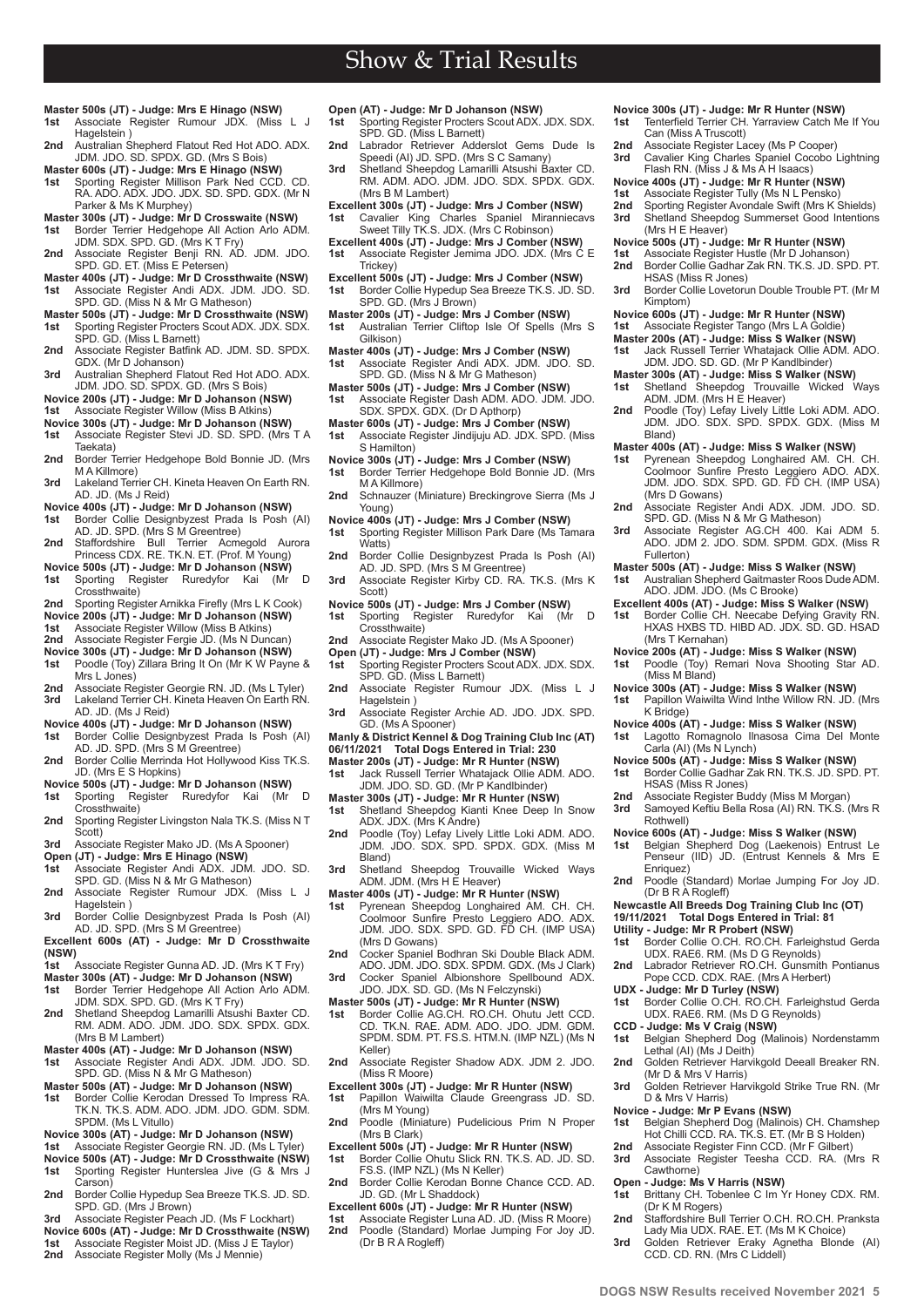## **Newcastle All Breeds Dog Training Club Inc (OT) 20/11/2021 Total Dogs Entered in Trial: 83**

- **Utility Judge: Mrs J Kaldor (NSW) Border Collie Yeoville Catch My Drift CCD. CDX.** JD. SD. SPDX. (Ms B Conyers)
- **UDX Judge: Mrs J Kaldor (NSW)**
- **1st** Border Collie O.CH. RO.CH. Farleighstud Gerda UDX. RAE6. RM. (Ms D G Reynolds) **2nd** Border Collie O.GR.CH. Kerodan Oops Im Black
- UDX. RM. DWDF.I. HTM.I. (Ms B Spencer)
- **CCD Judge: Mr P Evans (NSW)**<br>**1st** Associate Register Bob RN (
- **1st** Associate Register Bob RN. (Mrs M Wright) **2nd** Border Collie Gadhar Zak RN. TK.S. JD. SPD. PT. HSAS (Miss R Jones)
- **3rd** German Shepherd Dog Singha Pandora (AI) RN. (Mrs S Murphy)
- 
- **Novice Judge: Ms V Craig (NSW) 1st** Border Collie Duszah Proud Meeko (Mrs H Garnett)
- **2nd** Dobermann CH. Carridene Fortune Cms Around RN. (IMP NZL) (Borealis Kennels) **3rd** Golden Retriever Jukeran Splash Of Rain CCD.
- RN. (Miss B Johnson)
- **Open Judge: Ms M Choice (NSW)**
- **1st** Border Collie Agile Any Colour U Like CDX. RA. (Mr D W & Mrs J E Turley) **2nd** Rottweiler GRAND. CH. Hardrada Bobby'S Girl CCD. CDX. RN. (IMP NZL) (Borealis Kennels)
- 
- **3rd** Shetland Sheepdog Jayelen Heidis Honeybee CDX. RN. TD. (Mr P J Hill)

### **Newcastle All Breeds Dog Training Club Inc (RO) 20/11/2021 Total Dogs Entered in Trial: 85**

- **Rally Novice Judge: Mr R Probert (NSW)**
- **1st** German Shorthaired Pointer Pointmore Black
- Rain (AI) CCD. (Mr T Mceniery) **2nd** Belgian Shepherd Dog (Malinois) Nordenstamm Lethal (AI) (Ms J Deith)
- **3rd** Bearded Collie Stylwise Mr Wilson (AI) (Miss J Taylor)
- **Rally Advanced A Judge: Ms M Choice (NSW)**
- **1st** Schnauzer (Miniature) Koobalies Can U Hear The Drums RN. (Mrs S Powell)
- **2nd** Border Collie O.CH. RO.CH. Glenloy Play With Th Devil UDX. RAE6. RM. (Ms D G Reynolds)
- **3rd** Golden Retriever Eraky Agnetha Blonde (AI) CCD. CD. RN. (Mrs C Liddell)
- 
- **Rally Excellent A Judge: Mr P Evans (NSW)**<br>1st Border Collie O.CH. RO.CH. Glenloy Play With Th<br>Devil UDX. RAE6. RM. (Ms D G Reynolds)
- 2nd Border Collie O.CH. RO.CH. Farleighstud Gerda UDX. RAE6. RM. (Ms D G Reynolds) **3rd** Golden Retriever NEUT. CH. Fetchnpoint Holy
- Mackerel CCD. CD. RA. (Mrs M Mcdonald & Miss S Stephens)
- 
- **Rally Master Judge: Ms S Corben (NSW) 1st** Brittany CH. Tobenlee C Im Yr Honey CDX. RM. (Dr K M Rogers)
- **2nd** Associate Register Badger CCD. RAE. RM. TK.S. JD. FS.S. (Mrs C L Diebler)
- **3rd** German Shepherd Dog CH. Skyesfuhre Happy Go Lucky Star CDX. RE. (Mrs G De Vries)
- **Northern Rivers K9 Sports Club Inc (AT)**
- **31/07/2021 Total Dogs Entered in Trial: 317**
- **Open (JT) Judge: Ms J Taylor (NSW) 1st** Sporting Register Procters Scout ADX. JDX. SDX.
- SPD. GD. (Miss L Barnett) 2nd Associate Register Rumour JDX. (Miss L J Hagelstein )
- 3rd Associate Register Peach JD. (Ms F Lockhart)
- 
- 
- **Open (JT) Judge: Ms J Taylor (NSW)**<br>1st Cavalier King Charles Spaniel Miranniecavs<br> Sweet Tilly TK.S. JDX. (Mrs C Robinson) **2nd** Poodle (Miniature) Funtosy Coco Chanel AD. JDX. (Mrs G Atkins)
- 
- **Master 300s (JT) Judge: Ms J Taylor (NSW) 1st** Border Terrier Hedgehope All Action Arlo ADM. JDM. SDX. SPD. GD. (Mrs K T Fry)
- **Master 500s (JT) Judge: Ms J Taylor (NSW) 1st** Associate Register Rumour JDX. (Miss L J Hagelstein )
- 
- **Excellent 300s (JT) Judge: Ms J Taylor (NSW) 1st** Associate Register Cookie JD. (Mrs D Deckys)
- **Excellent 600s (JT) Judge: Ms J Taylor (NSW)**<br>1st Belgian Shepherd Dog (Tervueren) Teangil
- **1st** Belgian Shepherd Dog (Tervueren) Teangibelge Gabriella (AI) AD. JD. (Ms P Georgas)
- **Novice 500s (JT) Judge: Ms J Taylor (NSW) 1st** Associate Register Ish (Mrs J Price)
- **Master 300s (AT) Judge: Ms J Taylor (NSW)**
- **1st** Shetland Sheepdog Lamarilli Atsushi Baxter CD. RM. ADM. ADO. JDM. JDO. SDX. SPDX. GDX. (Mrs B M Lambert)
- 2nd Shetland Sheepdog Lamarilli Akemi Koda RA. ADM. ADO. JDM. JDO. GD. SDX. SPDX. (Mrs B M Lambert)
- **Excellent 300s (AT) Judge: Ms J Taylor (NSW) 1st** Xoloitzcuintle (Miniature) CH. NEUT. CH. Amorenekid Aztec Brass Razoo AD. JDX. GD. (Mrs E Grewal)
- **Excellent 500s (AT) Judge: Ms J Taylor (NSW) 1st** Associate Register Maddy AD. JDX. (Miss R Bardsley)
- **Novice 500s (AT) Judge: Ms J Taylor (NSW)**
- Associate Register Mace (Mrs K T Fry) **2nd**
- **3rd**
- **Northern Rivers K9 Sports Club Inc (AT)**
- **01/08/2021 Total Dogs Entered in Trial: 317**
- **Master 500s (AT) Judge: Ms J Taylor (NSW)**
- **1st** Border Collie Perrioak Seti One Kingof Egypt ADM 2. ADO 3. ADX. JDM 2. JDO 3. JDO. SDX. SPD. SPDX. GDX. (Mrs P Wells)
- **Master 300s (AT) Judge: Ms J Taylor (NSW) 1st** Border Terrier Hedgehope All Action Arlo ADM. JDM. SDX. SPD. GD. (Mrs K T Fry)
- **2nd** Shetland Sheepdog Lamarilli Atsushi Baxter CD. RM. ADM. ADO. JDM. JDO. SDX. SPDX. GDX. (Mrs B M Lambert)
- **Excellent 500s (AT) Judge: Ms J Taylor (NSW)**
- **1st** Associate Register Rumour JDX. (Miss L J Hagelstein )
- 2nd Associate Register Maddy AD. JDX. (Miss R Bardsley)
- **Excellent 300s (AT) Judge: Ms J Taylor (NSW)**
- **1st** Xoloitzcuintle (Miniature) CH. NEUT. CH. Amorenekid Aztec Brass Razoo AD. JDX. GD. (Mrs E Grewal)
- **Novice 600s (AT) Judge: Ms J Taylor (NSW) 1st** Associate Register Jindijuju AD. JDX. SPD. (Miss S Hamilton)
- 
- **Novice 500s (AT) Judge: Ms J Taylor (NSW) 1st** Associate Register Mace (Mrs K T Fry)
- 
- **2nd** Associate Register Peach JD. (Ms F Lockhart)<br>**3rd** Associate Register Benij RN. JD. SD. (Mrs I **3rd** Associate Register Benji RN. JD. SD. (Mrs K J Kenny)
- **Novice 300s (AT) Judge: Ms J Taylor (NSW)**
- **1st** Poodle (Toy) Zillara Bring It On (Mr K W Payne & Mrs L Jones)
- **Open (JT) Judge: Ms J Taylor (NSW) 1st** Sporting Register Procters Scout ADX. JDX. SDX. SPD. GD. (Miss L Barnett)
- 2nd Associate Register Rumour JDX. (Miss L J Hagelstein )
- **3rd** Associate Register Peach JD. (Ms F Lockhart)
- **Open (JT) Judge: Ms J Taylor (NSW)**<br>1st Associate Register Lukeurmysor
- **1st** Associate Register Lukeurmyson ADM. ADO.<br>
JDM. JDO. SDX. SPDM. GDX. (Mr M Lewis)<br> **2nd** Shetland Sheepdog Lamarilli Atsushi Baxter CD.<br>
RM. ADM. ADO. JDM. JDO. SDX. SPDX. GDX. (Mrs B M Lambert)
- 3rd Associate Register Jindijuju AD. JDX. SPD. (Miss S Hamilton)
- **Open (JT) Judge: Ms J Taylor (NSW)**
- **1st** Associate Register Benji RN. AD. JDM. JDO. SPD. GD. ET. (Miss E Petersen) **2nd** Associate Register Jet TK.S. ADX. JDO. JDX.
- (Mrs C Robinson)
- **3rd** Belgian Shepherd Dog (Tervueren) Teangibelge Gabriella (AI) AD. JD. (Ms P Georgas)
- **Open (JT) Judge: Ms J Taylor (NSW) 1st** Shetland Sheepdog Lamarilli Akemi Koda RA. ADM. ADO. JDM. JDO. GD. SDX. SPDX. (Mrs B M I ambert)
- **Master 500s (JT) Judge: Ms J Taylor (NSW) 1st** Sporting Register Procters Scout ADX. JDX. SDX.
- SPD. GD. (Miss L Barnett) 2nd Associate Register Rumour JDX. (Miss L J Hagelstein )
- 3rd Associate Register Harley AD. JDX. SPD. GD.
- (Ms D Sweet) **Master 300s (JT) - Judge: Ms J Taylor (NSW)**
- **1st** Shetland Sheepdog Lamarilli Atsushi Baxter CD. RM. ADM. ADO. JDM. JDO. SDX. SPDX. GDX. (Mrs B M Lambert)
- **Excellent 600s (JT) Judge: Ms J Taylor (NSW)**
- **1st** Belgian Shepherd Dog (Tervueren) Teangibelge Gabriella (AI) AD. JD. (Ms P Georgas)
- **Excellent 500s (JT) Judge: Ms J Taylor (NSW) 1st** Border Collie Hypedup Sea Breeze TK.S. JD. SD.
- SPD. GD. (Mrs J Brown) **2nd** Associate Register Benji RN. JD. SD. (Mrs K J Kenny)
- **3rd** Australian Shepherd CH. Nuthinbutt A Candy Crush (AI) JD. (Mrs N Solomons & Miss L Hagelstein<sup>)</sup>
- 
- **Excellent 400s (JT) Judge: Ms J Taylor (NSW) 1st** Border Collie Maccabee Sweet-Secret AD. JD. SD. SPDX. GD. WPD. (IMP NZL) (Mrs S M Greentree)

**Excellent 300s (JT) - Judge: Ms J Taylor (NSW) 1st** Border Terrier Hedgehope Bold Bonnie JD. (Mrs

**Novice 500s (JT) - Judge: Ms J Taylor (NSW) 1st** Australian Shepherd Nuthinbutt A Royal Flush (AI)

2nd Border Collie Curraweeche Indigos Isla JD. (Mrs L

**2nd** Poodle (Toy) Zillara Bring It On (Mr K W Payne &

**Northern Suburbs Dog Training Club Inc (AT) 31/10/2021 Total Dogs Entered in Trial: 128 Novice 300s (JT) - Judge: Mr W Bogart (NSW) 1st** Tenterfield Terrier CH. Yarraview Catch Me If You

**2nd** Associate Register Lacey (Ms P Cooper) **3rd** Associate Register Millie (Ms T Keys) **Novice 400s (JT) - Judge: Mr W Bogart (NSW) 1st** Sporting Register Avondale Swift (Mrs K Shields) **2nd** Border Collie Etherial Hearts N Diamonds (AI) SWN (Mrs S Elliott) **3rd** Nova Scotia Duck Tolling Retriever Micmaq Ollie The Jazzkat RN. JD. (Mr C R & Mrs R A Jones) **Novice 500s (JT) - Judge: Mr W Bogart (NSW) 1st** Border Collie Ohutu Slick RN. TK.S. AD. JD. SD.

FS.S. (IMP NZL) (Ms N Keller) **2nd** Associate Register Ziggy SWN (Mrs A Sallway)<br>**3rd** Associate Register Linky RN (Ms S Willamson) **3rd** Associate Register Linky RN. (Ms S Willamson)

**Novice 600s (JT) - Judge: Mr W Bogart (NSW) 1st** Border Collie Indianoak Blaze (Mr A J Roach) **Master 200s (JT) - Judge: Mr W Bogart (NSW) 1st** Poodle (Toy) Schau Sherbert Fizz ADM. ADO. JDM. JDO. SDX. SPDX. GDX. (Mrs C Reade) **2nd** Maltese Merimalt Miracle Of Dreams (Mr P & Mrs

**Master 300s (JT) - Judge: Mr W Bogart (NSW) 1st** Shetland Sheepdog Kianti Knee Deep In Snow ADX. JDX. (Mrs K Andre) **2nd** Associate Register Paris CCD. ADX. JDM. SDX.

**3rd** Cavalier King Charles Spaniel Cocobo Isaacs Image RN. ADX. JDM. GD. SD. SPD. JC. (Miss J

**Master 400s (JT) - Judge: Mr W Bogart (NSW) 1st** Associate Register Flush AD. JDX. SD. GD. (Ms N

**2nd** Shetland Sheepdog Kentroy Kendall ADX. JDM. JDO. (Mr M & Mrs B Turner) **3rd** Associate Register Penny ADM. ADO. JDM. JDO. JDX. SDX. SPD. GDX. (Mrs A Bradley) **Master 500s (JT) - Judge: Mr W Bogart (NSW) 1st** Associate Register Pickles AD. JD. ET. (Miss H

2nd Border Collie Kerodan Champagne Super Nova ADM. ADO. JDM. JDO. SDX. GDM. (Mr D

**3rd** Border Collie Kerodan Turn It To Eleven ADX.

**Open (JT) - Judge: Mr W Bogart (NSW) 1st** Border Collie Kerodan Champagne Super Nova ADM. ADO. JDM. JDO. SDX. GDM. (Mr D

**2nd** Border Collie Kerodan Turn It To Eleven ADX.

3rd Associate Register Dart ADM. ADX. JDM. JDX.

**3rd** Poodle (Toy) Schau Super Calli AD. JD. (Mrs C

**Excellent 400s (JT) - Judge: Mr W Bogart (NSW) 1st** Shetland Sheepdog Evablue Hercules AD. JD.

2nd Papillon Waiwilta Wind Inthe Willow RN. JD. (Mrs

**Novice 600s (AT) - Judge: Mr R Hunter (NSW) 1st** Border Collie Indianoak Blaze (Mr A J Roach) **Master 200s (AT) - Judge: Mr R Hunter (NSW) 1st** Poodle (Toy) Schau Sherbert Fizz ADM. ADO. JDM. JDO. SDX. SPDX. GDX. (Mrs C Reade) **2nd** Maltese Merimalt Miracle Of Dreams (Mr P & Mrs

**Excellent 500s (JT) - Judge: Mr W Bogart (NSW)**<br>**1st** Associate Register Hazel (Miss M Morgan) **1st** Associate Register Hazel (Miss M Morgan) **Novice 300s (AT) - Judge: Mr R Hunter (NSW) 1st** Tenterfield Terrier CH. Yarraview Catch Me If You

SPDX. GD. (Ms J E Hamilton)

**1st** Associate Register Stevi JD. SD. SPD. (Mrs T A

M A Killmore)

.<br>Taekata)

P Cutler)

& Ms A H Isaacs)

Read)

Addie)

Paterson)

Paterson)

(Mrs M Young)

(Ms A J Harvey)

Can (Miss A Truscott)

Reade)

K Bridge)

P Cutler)

JDM. (Mr D Paterson)

JDM. (Mr D Paterson)

SD. SPD. GD. (Miss H Addie) **Novice 200s (JT) - Judge: Mr W Bogart (NSW) 1st** Papillon Abfab Cosmic Halo (Ms F Aston) **Excellent 300s (JT) - Judge: Mr W Bogart (NSW) 1st** Associate Register Storm JD. (Mr J Mcfarlane) 2nd Papillon Waiwilta Claude Greengrass JD. SD

**3rd**

Mrs L Jones

(Miss L J Hagelstein )

Can (Miss A Truscott)

Bottomley) **3rd** Associate Register Ish (Mrs J Price) **Novice 300s (JT) - Judge: Ms J Taylor (NSW)**

**6 www.dogsnsw.org.au DOGS NSW Results received November 2021 7**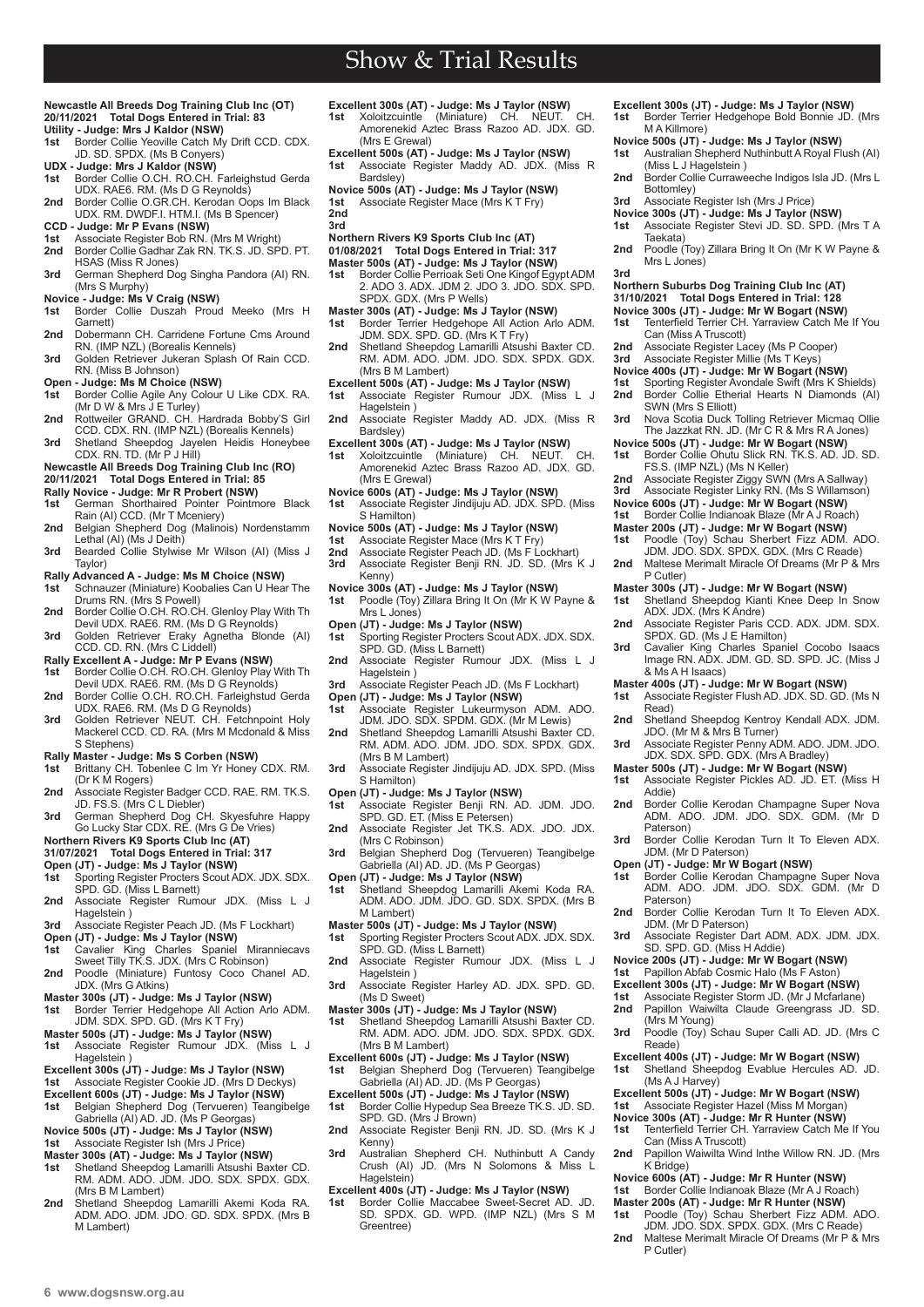- Show & Trial Results
- **Master 400s (AT) Judge: Mr R Hunter (NSW)**
- **1st** Associate Register AG.CH 400. Kai ADM 5. ADO. JDM 2. JDO. SDM. SPDM. GDX. (Miss R Fullerton)
- **2nd** Associate Register Penny ADM. ADO. JDM. JDO. JDX. SDX. SPD. GDX. (Mrs A Bradley)
- **Master 500s (AT) Judge: Mr R Hunter (NSW) 1st** Border Collie Kerodan Turn It To Eleven ADX.
- JDM. (Mr D Paterson) 2nd Border Collie Kerodan Man Of Action ADO. ADX.
- JDX. SDX. SPDX. GDX. (Miss Sarah Kirkwood) **3rd** Sporting Register AG.CH. Smydas Jake JDM. SD. GD. (Mr A & Mrs S V Roach)
- 
- **Master 600s (AT) Judge: Mr R Hunter (NSW) 1st** Associate Register Oskar ADX. JDX. (Mr N
- Heygate) **Open (AT) - Judge: Mr R Hunter (NSW)**
- **1st** Border Collie Bordajoy First To Fly CCD. RE. RM. AD. JDM 2. JDO 3. GD. SD. SPD. HTM.S. (Mrs G Hudson)
- 2nd Associate Register Shadow ADX. JDM 2. JDO. (Miss R Moore)
- **3rd** Poodle (Toy) Schau Sherbert Fizz ADM. ADO. JDM. JDO. SDX. SPDX. GDX. (Mrs C Reade)
- **Excellent 300s (AT) Judge: Mr R Hunter (NSW) 1st** Shetland Sheepdog Hatztoo Hellava Gal Teagan AD. JDX. SD. SPD. (Miss J Fahey)
- 
- **Excellent 500s (AT) Judge: Mr R Hunter (NSW) 1st** Sporting Register Brightstar Stellaluna AD. JD. JDX. (Ms R Rollings)
- **Port Macquarie Dog Club Inc (AT)**

### **07/08/2021 08/08/2021 Total Dogs Entered in Trial: 589**

- **Novice 200s (AT) Judge: Ms J Comber (NSW) 1st** Associate Register Fergie JD. (Ms N Duncan)
- 
- **2nd** Associate Register Willow (Miss B Atkins)<br> **3rd** Panillon Abfab Whirlwind Willow (Mr. D. **3rd** Papillon Abfab Whirlwind Willow (Mr D & Mrs T Paul)
- **Novice 300s (AT) Judge: Ms J Comber (NSW)**
- **1st** Cavalier King Charles Spaniel Miranniecavs Sweet Tilly TK.S. JDX. (Mrs C Robinson) **2nd** Associate Register Cookie JD. (Mrs D Deckys) **3rd** Associate Register Stevi JD. SD. SPD. (Mrs T A
- Taekata)
- **Novice 400s (AT) Judge: Ms J Comber (NSW)**
- **1st** Staffordshire Bull Terrier Acmegold Aurora Princess CDX. RE. TK.N. ET. (Prof. M Young) **2nd** Border Collie Yarrancoly Damn Sure JDO. JDX.
- GD. (Ms V Ward) **3rd** Associate Register Twisty RN. JD. GD. SD. SPD. (Ms F Lockhart)
- **Novice 500s (AT) Judge: Ms J Comber (NSW) 1st** Sporting Register Hunterslea Jive (G & Mrs J
- Carson)
- 2nd Associate Register Mace (Mrs K T Fry)
- **3rd** Associate Register Peach JD. (Ms F Lockhart)
- **Novice 600s (AT) Judge: Ms J Comber (NSW) 1st** Belgian Shepherd Dog (Malinois) Belgenbeau Guess Samsulu (AI) (Mr P A Enriquez)
- **2nd** Associate Register Jindijuju AD. JDX. SPD. (Miss S Hamilton)
- **3rd** Associate Register Moist JD. (Miss J E Taylor)
- **Excellent 600s (AT) Judge: Ms J Comber (NSW) 1st** Irish Setter CH. Tynagh A Link To Maree AD. JD. (Mrs K A Fuller)
- 2nd Border Collie Dunwurkn Howz That AD. JDO. JDX. SPD. SPDX. GDX. (Ms S Hannah)
- **Excellent 500s (AT) Judge: Ms J Comber (NSW) 1st** Associate Register Jet TK.S. ADX. JDO. JDX. (Mrs C Robinson)
- **2nd** Associate Register Maddy AD. JDX. (Miss R Bardsley)
- **3rd** Associate Register Rumour JDX. (Miss L J Hagelstein
- **Excellent 400s (AT) Judge: Ms J Comber (NSW) 1st** Associate Register Bentley JDX. (Miss N & Mr G
- Matheson)
- **Excellent 300s (AT) Judge: Ms J Comber (NSW) 1st** Associate Register Decki RN. AD. JD. (R Palmer)
- 
- **Master 200s (AT) Judge: Ms J Comber (NSW) 1st** Australian Terrier Cliftop Isle Of Spells (Mrs S Gilkison)
- **Master 300s (AT) Judge: Ms J Comber (NSW)**
- **1st** Border Terrier Hedgehope All Action Arlo ADM. JDM. SDX. SPD. GD. (Mrs K T Fry)
- **2nd** Shetland Sheepdog Lamarilli Akemi Koda RA. ADM. ADO. JDM. JDO. GD. SDX. SPDX. (Mrs B M Lambert)
- **3rd** Shetland Sheepdog Lamarilli Atsushi Baxter CD. RM. ADM. ADO. JDM. JDO. SDX. SPDX. GDX. (Mrs B M Lambert)

**6 www.dogsnsw.org.au DOGS NSW Results received November 2021 7**

- **Master 400s (AT) Judge: Ms J Comber (NSW)**
- **1st** Pyrenean Sheepdog Longhaired AM. CH. CH. Coolmoor Sunfire Presto Leggiero ADO. ADX. JDM. JDO. SDX. SPD. GD. FD CH. (IMP USA) (Mrs D Gowans)
- **2nd** Associate Register Andi ADX. JDM. JDO. SD. SPD. GD. (Miss N & Mr G Matheson)
- **3rd** Associate Register Lolly CCD. RE. ADO. ADX. JDM. JDO. SDX. SPDX. GDX. (Ms F Lockhart)
- **Master 500s (AT) Judge: Ms J Comber (NSW) 1st** Sporting Register Procters Scout ADX. JDX. SDX.
- SPD. GD. (Miss L Barnett) **2nd** Associate Register Dash ADM. ADO. JDM. JDO. SDX. SPDX. GDX. (Dr D Apthorp)
- **Master 600s (AT) Judge: Ms J Comber (NSW)**
- **1st** Sporting Register Millison Park Ned CCD. CD. RA. ADO. ADX. JDO. JDX. SD. SPD. GDX. (Mr N Parker & Ms K Murphey)
- **2nd** Associate Register Niche ADM. JDM. SDX. SPDM. SPDX. GDX. (Miss J E Taylor)
- **Master 500s (AT) Judge: Ms J Taylor (NSW) 1st** Associate Register Dash ADM. ADO. JDM. JDO.
- SDX. SPDX. GDX. (Dr D Apthorp)
- **Master 400s (AT) Judge: Ms J Taylor (NSW) 1st** Pyrenean Sheepdog Longhaired AM. CH. CH. Coolmoor Sunfire Presto Leggiero ADO. ADX. JDM. JDO. SDX. SPD. GD. FD CH. (IMP USA) (Mrs D Gowans)
- **2nd** Associate Register Callie RN. TK.S. ADX. JDX. GD. SDX. SPDX. (Miss N T Scott)
- **3rd** Associate Register Kirra-K ADX. JDO. JDX. SD. SPD. GD. (Mrs K J Toms)
- **Master 300s (AT) Judge: Ms J Taylor (NSW) 1st** Border Terrier Hedgehope All Action Arlo ADM.
- JDM. SDX. SPD. GD. (Mrs K T Fry) **2nd** Associate Register AG.CH 300. Tess RN. ADM
- 14. ADO 11. JDO 8. JDM 11. GDM. SPDM. SDM. (Ms J Clark)
- **3rd** Shetland Sheepdog Lamarilli Atsushi Baxter CD. RM. ADM. ADO. JDM. JDO. SDX. SPDX. GDX. (Mrs B M Lambert)
- **Master 200s (AT) Judge: Ms J Taylor (NSW) 1st** Australian Terrier Cliftop Isle Of Spells (Mrs S
- Gilkison)
- **Excellent 500s (AT) Judge: Ms J Taylor (NSW)**
- **1st** Associate Register Rumour JDX. (Miss L J Hagelstein ) **2nd** Associate Register Maddy AD. JDX. (Miss R
- Bardsley)
- **3rd** Associate Register Jet TK.S. ADX. JDO. JDX. (Mrs C Robinson)
- **Excellent 600s (AT) Judge: 202427AR 1st** Irish Setter CH. Tynagh A Link To Maree AD. JD.
- (Mrs K A Fuller) **2nd** Border Collie Dunwurkn Howz That AD. JDO.
- JDX. SPD. SPDX. GDX. (Ms S Hannah) **3rd** Associate Register Robbie RN. AD. JD. SD. SPD.
- (Dr S Glavac)
- **Excellent 600s (AT) Judge: Ms J Taylor (NSW) 1st** Irish Setter CH. Tynagh A Link To Maree AD. JD.
- (Mrs K A Fuller)
- **2nd** Border Collie Dunwurkn Howz That AD. JDO. JDX. SPD. SPDX. GDX. (Ms S Hannah) **3rd** Associate Register Robbie RN. AD. JD. SD. SPD.
- (Dr S Glavac)
- **Novice 600s (AT) Judge: Ms J Taylor (NSW)**
- **1st** Belgian Shepherd Dog (Laekenois) Entrust Le Penseur (IID) JD. (Entrust Kennels & Mrs E Enriquez)
- **2nd** Associate Register Jindijuju AD. JDX. SPD. (Miss S Hamilton)
- **3rd** Belgian Shepherd Dog (Malinois) Belgenbeau Guess Samsulu (AI) (Mr P A Enriquez)
- **Novice 500s (AT) Judge: Ms J Taylor (NSW)**
- **1st** Sporting Register Hunterslea Jive (G & Mrs J Carson)
- **2nd** Associate Register Alfie (Ms L Micallef)
- **3rd** Australian Shepherd CH. Nuthinbutt A Candy Crush (AI) JD. (Mrs N Solomons & Miss L Hagelstein)
- **Novice 300s (AT) Judge: Ms J Taylor (NSW)**
- **1st** Associate Register Cookie JD. (Mrs D Deckys) **2nd** Associate Register Georgie RN. JD. (Ms L Tyler)
- **Novice 200s (AT) Judge: Ms J Taylor (NSW)**
- **1st** Papillon Abfab Whirlwind Willow (Mr D & Mrs T Paul)
- **2nd** Associate Register Fergie JD. (Ms N Duncan)
- **Open 300s (AT) Judge: Ms J Comber (NSW) 1st** Associate Register AG.CH 300. Tess RN. ADM 14. ADO 11. JDO 8. JDM 11. GDM. SPDM. SDM.  $(Ms, I^{Clark})$
- **2nd** Shetland Sheepdog Lamarilli Akemi Koda RA. ADM. ADO. JDM. JDO. GD. SDX. SPDX. (Mrs B M Lambert)
- **Open 400s (AT) Judge: Ms J Comber (NSW)**<br>**1st** Associate Register Andi ADX, JDM, JD
- **1st** Associate Register Andi ADX. JDM. JDO. SD. SPD. GD. (Miss N & Mr G Matheson)
- 2nd Border Collie Merrinda Hot Hollywood Kiss TK.S. JD. (Mrs E S Hopkins) **3rd** Nova Scotia Duck Tolling Retriever Tolleron
- Tiramisu RN. JD. (Mrs T Paul)
- **Open 600s (AT) Judge: Ms J Comber (NSW) 1st** Border Collie Dunwurkn Howz That AD. JDO. JDX. SPD. SPDX. GDX. (Ms S Hannah)

**2nd** Sporting Register Procters Scout ADX. JDX. SDX.

2nd Cocker Spaniel Bodhran Ski Double Black ADM ADO. JDM. JDO. SDX. SPDM. GDX. (Ms J Clark) **3rd** Associate Register Bentley JDX. (Miss N & Mr G

**Master 300s (JT) - Judge: Mr D Johanson (NSW) 1st** Border Terrier CH. Glenboyd Tarn Tawny ADX. JDX. SD. SPDX. GD. (Mrs M A Killmore) **Master 200s (JT) - Judge: Mr D Johanson (NSW) 1st** Australian Terrier Cliftop Isle Of Spells (Mrs S

**Excellent 600s (JT) - Judge: Mr D Johanson (NSW) 1st** Irish Setter CH. Tynagh A Link To Maree AD. JD.

**Excellent 500s (JT) - Judge: Mr D Johanson (NSW)**<br>**1st** Associate Register Mace (Mrs K T Frv) **1st** Associate Register Mace (Mrs K T Fry) **2nd** Associate Register Peach JD. (Ms F Lockhart) **3rd** Associate Register Luna AD. JD. SD. GD. (Miss L

**Excellent 300s (JT) - Judge: Mr D Johanson (NSW) 1st** Border Terrier CH. Hedgehope Bold Brynn CCD. RN. TK.S. JD. ET. (Mrs K L Townsend) **2nd** Lakeland Terrier CH. Kineta Heaven On Earth RN. AD. JD. (Ms J Reid) **3rd** Associate Register Cookie JD. (Mrs D Deckys) **Excellent 200s (JT) - Judge: Mr D Johanson (NSW) 1st** Associate Register Willow (Miss B Atkins) **Novice 200s (JT) - Judge: Mr D Johanson (NSW) 1st** Associate Register Fergie JD. (Ms N Duncan) **Novice 300s (JT) - Judge: Mr D Johanson (NSW) 1st** Associate Register Georgie RN. JD. (Ms L Tyler) **Novice 400s (JT) - Judge: Mr D Johanson (NSW) 1st** Staffordshire Bull Terrier Acmegold Aurora Princess CDX. RE. TK.N. ET. (Prof. M Young) **2nd** Border Collie Cedarpark Molly (Mrs J Everingham) **Novice 500s (JT) - Judge: Mr D Johanson (NSW) 1st** Sporting Register Paddington-London TK.S. (Miss

**Master 400s (JT) - Judge: Mr D Johanson (NSW)**<br>**1st** Pyrenean Sheepdog Longhaired AM. CH. **1st** Pyrenean Sheepdog Longhaired AM. CH. CH. Coolmoor Sunfire Presto Leggiero ADO. ADX. JDM. JDO. SDX. SPD. GD. FD CH. (IMP USA)

**Master 600s (JT) - Judge: Mr D Johanson (NSW) 1st** Associate Register Niche ADM. JDM. SDX. SPDM. SPDX. GDX. (Miss J E Taylor) **Master 500s (JT) - Judge: Mr D Johanson (NSW) 1st** Associate Register Elliemay AD. JDO. JDX. SD.

SPD. GD. (Ms T Stanton)

SPD. GD. (Miss L Barnett)

(Mrs D Gowans)

Matheson)

Gilkison)

Barnett)

K Molloy)

Bottomley)

(Mrs E Grewal)

(Mrs D Gowans)

GD. (Ms V Ward)

SPD. GD. (Ms T Stanton)

GD. (Mrs L Bottomley)

(Mrs B A Baxter)

(Mrs B A Baxter)

Hagelstein )

Hagelstein)

**2nd** Associate Register Apollo (Miss T Roby)<br>**3rd** Border Collie Curraweeche Indigos Isla

(Miss Nicole A Matheson) **Open 300s (JT) - Judge: Ms J Comber (NSW) 1st** Xoloitzcuintle (Miniature) CH. NEUT. CH. Amorenekid Aztec Brass Razoo AD. JDX. GD.

**Novice 600s (JT) - Judge: Mr D Johanson (NSW) 1st** Associate Register Chester (Ms J Atkins) **2nd** Border Collie Quinnaki Cerulean Micalangelo

**Open 400s (JT) - Judge: Ms J Comber (NSW)**<br>**1st** Associate Register Andi ADX, JDM, JD **1st** Associate Register Andi ADX. JDM. JDO. SD. SPD. GD. (Miss N & Mr G Matheson) **2nd** Pyrenean Sheepdog Longhaired AM. CH. CH. Coolmoor Sunfire Presto Leggiero ADO. ADX. JDM. JDO. SDX. SPD. GD. FD CH. (IMP USA)

**Open 500s (JT) - Judge: Ms J Comber (NSW)**<br>**1st** Associate Register Rumour JDX. (Mis

3rd Border Collie Yarrancoly Damn Sure JDO. JDX.

**2nd** Australian Shepherd CH. Nuthinbutt A Candy Crush (AI) JD. (Mrs N Solomons & Miss L

**3rd** Associate Register Elliemay AD. JDO. JDX. SD.

**Open 600s (JT) - Judge: Ms J Comber (NSW) 1st** Border Collie Arajoel Queena Ari JDO. JDX. SD.

**2nd** Border Collie Anwyl Bc King Of The River HIT. PT.

**Novice 600s (JT) - Judge: Ms J Comber (NSW) 1st** Border Collie Anwyl Bc King Of The River HIT. PT.

**1st** Associate Register Rumour JDX. (Miss L J

**3rd** Border Collie Curraweeche Indigos Isla JD. (Mrs L

(Mrs K A Fuller)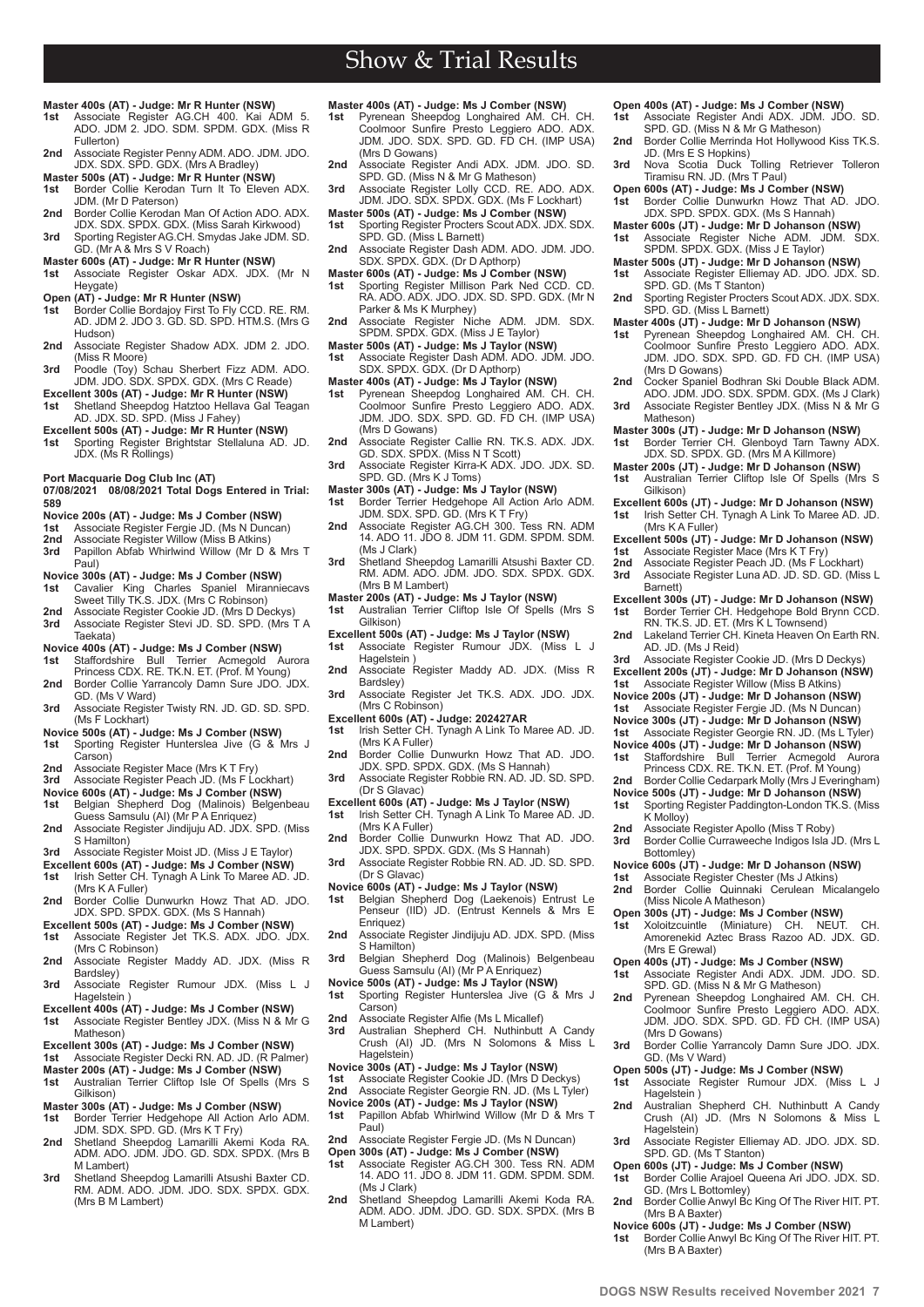- Show & Trial Results
- **2nd** Associate Register Chester (Ms J Atkins)
- **Novice 500s (JT) Judge: Mr D Johanson (NSW)**<br>**1st** Associate Register Apollo (Miss T Roby)
- **1st** Associate Register Apollo (Miss T Roby)<br>**2nd** Associate Register Alfie (Ms L Micallef)
- **2nd** Associate Register Alfie (Ms L Micallef)<br>**3rd** Sporting Register Paddington-London **3rd** Sporting Register Paddington-London TK.S. (Miss
- K Molloy) **Novice 400s (JT) - Judge: Mr D Johanson (NSW)**
- **1st** Associate Register Kirby CD. RA. TK.S. (Mrs K Scott)
- **2nd** Staffordshire Bull Terrier Acmegold Aurora Princess CDX. RE. TK.N. ET. (Prof. M Young)
- **Novice 300s (JT) Judge: Mr D Johanson (NSW)**
- **1st** Associate Register Georgie RN. JD. (Ms L Tyler) **2nd** Associate Register Stevi JD. SD. SPD. (Mrs T A Taekata)
- 3rd Schnauzer (Miniature) Breckingrove Sierra (Ms J Young)
- **Novice 200s (JT) Judge: Mr D Johanson (NSW) 1st** Papillon Abfab Whirlwind Willow (Mr D & Mrs T
- Paul)
- **2nd** Associate Register Fergie JD. (Ms N Duncan)
- **Excellent 200s (JT) Judge: Mr D Johanson (NSW) 1st** Associate Register Willow (Miss B Atkins)
- **Excellent 300s (JT) Judge: Mr D Johanson (NSW)**<br>**1st** Cavalier King Charles Spaniel Miranniecav
- **1st** Cavalier King Charles Spaniel Miranniecavs Sweet Tilly TK.S. JDX. (Mrs C Robinson) **2nd** Lakeland Terrier CH. Kineta Heaven On Earth RN.
- AD. JD. (Ms J Reid) **3rd** Associate Register Toby TK.S. AD. JD. SD. SPDX.
- GD. (Miss N T Scott) **Excellent 400s (JT) - Judge: Mr D Johanson (NSW)**
- **1st** Border Collie Merrinda Hot Hollywood Kiss TK.S. JD. (Mrs E S Hopkins)
- 
- **Excellent 500s (JT) Judge: Mr D Johanson (NSW) 1st** Australian Shepherd CH. Nuthinbutt A Candy Crush (AI) JD. (Mrs N Solomons & Miss L Hagelstein<sup>)</sup>
- **2nd** Associate Register Peach JD. (Ms F Lockhart)<br>**3rd** Border Collie Hypedup Sea Breeze TK.S. JD. SD.<br>SPD. GD. (Mrs J Brown)
- 
- **Excellent 600s (JT) Judge: Mr D Johanson (NSW) 1st** Belgian Shepherd Dog (Malinois) Belgenbeau Guess Samsulu (AI) (Mr P A Enriquez)
- **2nd** Associate Register Lachie RN. TD. JD. PT. (Mrs M Leaver)
- **3rd** Irish Setter CH. Tynagh A Link To Maree AD. JD. (Mrs K A Fuller)
- **Master 600s (JT) Judge: Mr D Johanson (NSW) 1st** Sporting Register Millison Park Ned CCD. CD.
- RA. ADO. ADX. JDO. JDX. SD. SPD. GDX. (Mr N Parker & Ms K Murphey) **2nd** Border Collie Arajoel Queena Ari JDO. JDX. SD.
- GD. (Mrs L Bottomley)
- **Master 500s (JT) Judge: Mr D Johanson (NSW) 1st** Sporting Register Procters Scout ADX. JDX. SDX.
- SPD. GD. (Miss L Barnett) **2nd** Associate Register Elliemay AD. JDO. JDX. SD.
- SPD. GD. (Ms T Stanton) **3rd** Associate Register Jet TK.S. ADX. JDO. JDX.
- (Mrs C Robinson)
- **Master 400s (JT) Judge: Mr D Johanson (NSW)**
- **1st** Pyrenean Sheepdog Longhaired AM. CH. CH. Coolmoor Sunfire Presto Leggiero ADO. ADX. JDM. JDO. SDX. SPD. GD. FD CH. (IMP USA) (Mrs D Gowans)
- **2nd** Associate Register Andi ADX. JDM. JDO. SD. SPD. GD. (Miss N & Mr G Matheson) **3rd** Associate Register Bentley JDX. (Miss N & Mr G
- Matheson)
- **Master 300s (JT) Judge: Mr D Johanson (NSW)**
- **1st** Border Terrier Hedgehope All Action Arlo ADM. JDM. SDX. SPD. GD. (Mrs K T Fry) **2nd** Associate Register AG.CH 300. Tess RN. ADM
- 14. ADO 11. JDO 8. JDM 11. GDM. SPDM. SDM. (Ms J Clark)
- **Master 200s (JT) Judge: Mr D Johanson (NSW)**
- **1st** Australian Terrier Cliftop Isle Of Spells (Mrs S Gilkison)
- **2nd** Associate Register Franki AD. JDX. SDX. SPDX. GD. (Mrs T A Taekata) **3rd** Australian Terrier Cliftop Magic Lillies AD. GD. SD.
- SPD. (G & Mrs J Carson)
- **Master 300s (JT) Judge: Mr D Johanson (NSW)**
- **1st** Border Terrier Hedgehope All Action Arlo ADM. JDM. SDX. SPD. GD. (Mrs K T Fry) **2nd** Shetland Sheepdog Lamarilli Akemi Koda RA. ADM. ADO. JDM. JDO. GD. SDX. SPDX. (Mrs B
- M Lambert) **3rd** Associate Register Basil CCD. RN. TK.S. AD. JDX. SD. (Ms K M Wakeman)
- **Master 400s (JT) Judge: Mr D Johanson (NSW)**
- **1st** Pyrenean Sheepdog Longhaired AM. CH. CH. Coolmoor Sunfire Presto Leggiero ADO. ADX. JDM. JDO. SDX. SPD. GD. FD CH. (IMP USA) (Mrs D Gowans)
- **2nd** Associate Register Andi ADX. JDM. JDO. SD. SPD. GD. (Miss N & Mr G Matheson)
- **3rd** Cocker Spaniel Bodhran Ski Double Black ADM. ADO. JDM. JDO. SDX. SPDM. GDX. (Ms J Clark)
- **Master 500s (JT) Judge: Mr D Johanson (NSW) 1st** Associate Register Harley AD. JDX. SPD. GD. (Ms D Sweet)
- **2nd** Associate Register Elliemay AD. JDO. JDX. SD. SPD. GD. (Ms T Stanton) **3rd** Associate Register Rumour JDX. (Miss L J
- Hagelstein )
- **Master 600s (JT) Judge: Mr D Johanson (NSW) 1st** Associate Register Niche ADM. JDM. SDX. SPDM. SPDX. GDX. (Miss J E Taylor)
- **2nd** Associate Register Gunna AD. JD. (Mrs K T Fry)
- **3rd** Sporting Register Millison Park Ned CCD. CD. RA. ADO. ADX. JDO. JDX. SD. SPD. GDX. (Mr N Parker & Ms K Murphey)
- **Excellent 200s (JT) Judge: Mr D Johanson (NSW) 1st** Associate Register Willow (Miss B Atkins)
- **Excellent 300s (JT) Judge: Mr D Johanson (NSW) 1st** Border Terrier CH. Hedgehope Bold Brynn CCD. RN. TK.S. JD. ET. (Mrs K L Townsend)
- 2nd Poodle (Toy) Zillara Bring It On (Mr K W Payne &
- Mrs L.Jones) **3rd** Border Terrier Hedgehope Bold Bonnie JD. (Mrs M A Killmore)
- **Excellent 400s (JT) Judge: Mr D Johanson (NSW) 1st** Border Collie Yarrancoly Damn Sure JDO. JDX.
- GD. (Ms V Ward) **2nd** Border Collie Merrinda Hot Hollywood Kiss TK.S.
- JD. (Mrs E S Hopkins) **3rd** Nova Scotia Duck Tolling Retriever Tolleron Tiramisu RN. JD. (Mrs T Paul)
- 
- **Excellent 500s (JT) Judge: Mr D Johanson (NSW)**<br>**1st** Associate Register Mace (Mrs K T Frv)
- **1st** Associate Register Mace (Mrs K T Fry) **2nd** Australian Shepherd CH. Nuthinbutt A Candy Crush (AI) JD. (Mrs N Solomons & Miss L Hagelstein)
- **3rd** Associate Register Peach JD. (Ms F Lockhart)
- **Excellent 600s (JT) Judge: Mr D Johanson (NSW) 1st** Belgian Shepherd Dog (Laekenois) Entrust Le Penseur (IID) JD. (Entrust Kennels & Mrs E Enriquez)
- **2nd** Associate Register Moist JD. (Miss J E Taylor) **3rd** Associate Register Lachie RN. TD. JD. PT. (Mrs M
- Leaver)
- **Novice 600s (JT) Judge: Mr D Johanson (NSW) 1st** Sporting Register Millison Park Obi-Wan (Mr M Lewis)
- **Novice 500s (JT) Judge: Mr D Johanson (NSW)**
- **1st** Associate Register Skampy RN. TK.S. (Miss S Adams)
- **Novice 400s (JT) Judge: Mr D Johanson (NSW) 1st** Staffordshire Bull Terrier Acmegold Aurora Princess CDX. RE. TK.N. ET. (Prof. M Young)
- 
- **2nd** Border Collie Cedarpark Molly (Mrs J Everingham)
- **Novice 300s (JT) Judge: Mr D Johanson (NSW) 1st** Associate Register Georgie RN. JD. (Ms L Tyler)
- 2nd Associate Register Stevi JD. SD. SPD. (Mrs T<sup>'A</sup> Taekata)
- **Novice 200s (JT) Judge: Mr D Johanson (NSW)**
- **1st** Associate Register Fergie JD. (Ms N Duncan)
- **Open 600s (JT) Judge: Ms J Comber (NSW) 1st** Associate Register Niche ADM. JDM. SDX. SPDM. SPDX. GDX. (Miss J E Taylor)
- **2nd** Associate Register Lachie RN. TD. JD. PT. (Mrs M Leaver)
- **3rd** Associate Register Moist JD. (Miss J E Taylor)
- **Open 500s (JT) Judge: Ms J Comber (NSW)**<br>**1st** Associate Register Hustle (Mr D Johanson
- **1st** Associate Register Hustle (Mr D Johanson)<br> **2nd** Associate Register Archie AD JDO JDX
- **2nd** Associate Register Archie AD. JDO. JDX. SPD. GD. (Ms A Spooner)
- **3rd** Associate Register Rumour JDX. (Miss L J Hagelstein )
- 
- **Open 400s (JT) Judge: Ms J Comber (NSW)**<br>**1st** Pyrenean Sheepdog Longhaired AM. CH. Ch.<br>Coolmoor Sunfire Presto Leggiero ADO. ADX.<br>JDM. JDO. SDX. SPD. GD. FD CH. (IMP USA) (Mrs D Gowans) **2nd** Cocker Spaniel Bodhran Ski Double Black ADM.
- ADO. JDM. JDO. SDX. SPDM. GDX. (Ms J Clark) 3rd Associate Register Kirby CD. RA. TK.S. (Mrs K
- Scott) **Open 300s (JT) - Judge: Ms J Comber (NSW)**
- **1st** Border Terrier CH. Hedgehope Bold Brynn CCD. RN. TK.S. JD. ET. (Mrs K L Townsend)
- **2nd** Associate Register AG.CH 300. Tess RN. ADM 14. ADO 11. JDO 8. JDM 11. GDM. SPDM. SDM. (Ms J Clark)
- **3rd** Associate Register Georgie RN. JD. (Ms L Tyler) **Queanbeyan & Dist Dog Tng Club Inc (RO) 10/07/2021 Total Dogs Entered in Trial: 103**
- 
- **Rally Novice Judge: Ms J Van Der Vegt (NSW) 1st** American Staffordshire Terrier Transam Rideon (A & K Howls)
- **2nd** German Shepherd Dog Ambala Javah CCD. (Ms L Popowycz)
- **Rally Excellent A Judge: Ms J Van Der Vegt (NSW) 1st** Border Collie Kerodan Wicca Spirit CDX. RA. TK.S. ADM. ADO. JDM. JDO. SDX. SPD. GDX.

**2nd** Labrador Retriever CH. Chergari Silent Night CDX. RM. (Mrs A Walkington) **3rd** Golden Retriever Morningmyst Reflections (AI)

**2nd** German Shepherd Dog (LSC) CH. Hillmagic Golden Calypso CCD. RM. (Mrs K A Hore) **3rd** Sporting Register Lokabe Rhythm Ii CCD. CDX.<br>RAE. RM. TK.S. AD. JD. SD. (Ms V A Evans)

Border Collie Merrinda Hot Hollywood Kiss TK.S.

**1st** Border Collie Yarrancoly Damn Sure JDO. JDX.

2nd Associate Register Skampy RN. TK.S. (Miss S

**Novice 300s - Judge: Ms J Comber (NSW) 1st** Border Terrier Hedgehope Bold Bonnie JD. (Mrs

**1st** Border Terrier CH. Hedgehope Bold Brynn CCD.<br>RN. TK.S. JD. ET. (Mrs K L Townsend)<br>**2nd** Staffordshire Bull Terrier Acmegold Aurora<br>Princess CDX. RE. TK.N. ET. (Prof. M Young)

**1st** Associate Register Kirra-K ADX. JDO. JDX. SD. SPD. GD. (Mrs K J Toms) **1st** Lakeland Terrier Kineta Bizzy Izzy RN. ADX. JDX. SD. SPD. (Ms J Reid & Mr T Copley) **2nd** Border Terrier Hedgehope All Action Arlo ADM. JDM. SDX. SPD. GD. (Mrs K T Fry) **Excellent 400s - Judge: Ms J Comber (NSW) 1st** Border Collie CH. Etherial Kiss And Tell RN. TK.S. JD. JDO. GD. SDX. SPDX. (Mrs E S Hopkins) **1st** Associate Register Twisty RN. JD. GD. SD. SPD.

(Mr R & Ms A White)

CD. RE. (Mrs L M Frawley) **Rally Advanced A - Judge: Mr J Green (ACT) 1st** Labrador Retriever CH. Chergari Silent Night CDX. RM. (Mrs A Walkington) 2nd Golden Retriever Morningmyst Reflections (AI)

CD. RE. (Mrs L M Frawley) 3rd Associate Register Trixi RN. (Ms C Low) **Rally Master - Judge: Mr J Green (ACT) 1st** Labrador Retriever CH. Chergari Silent Night

CDX. RM. (Mrs A Walkington)

**Port Macquarie Dog Club Inc ((AT/JT)** 

JD. (Mrs E S Hopkins)

**Port Macquarie Dog Club Inc (AT/JT)** 

**Excellent 300s - Judge: Ms J Comber (NSW)**

GD. (Ms V Ward)

Adams)

M A Killmore)

**07/08/2021 - 08/08/2021 Total Dogs Entered in Trial: 589**

(Ms F Lockhart)

**07/08/2021 - 08/08/2021 Total Dogs Entered in Trial: 589**

Hagelstein )

**07/08/2021 - 08/08/2021 Total Dogs Entered in Trial: 589**

M Lambert)

**Total Dogs Entered in Trial: 317**

**31/07/2021**

GD. (Ms A Spooner)

**Port Macquarie Dog Club Inc (AT/JT))** 

**Masters 300s - Judge: Ms J Comber (NSW)**

**Northern Rivers K9 Sports Club Inc (AT/JT)** 

**Masters - Judge: Ms J Taylor (NSW) 1st** Associate Register Lukeurmyson ADM. ADO. JDM. JDO. SDX. SPDM. GDX. (Mr M Lewis) **1st** Border Terrier Hedgehope All Action Arlo ADM. JDM. SDX. SPD. GD. (Mrs K T Fry)

**Port Macquarie Dog Club Inc (AT/JT)** 

**Excellent 500s - Judge: Ms J Comber (NSW) 1st** Associate Register Rumour JDX. (Miss L J

1st Associate Register Elliemay AD. JDO. JDX. SD. SPD. GD. (Ms T Stanton) **2nd** Associate Register Archie AD. JDO. JDX. SPD.

**Masters 400s - Judge: Ms J Comber (NSW) 1st** Associate Register Callie RN. TK.S. ADX. JDX. GD. SDX. SPDX. (Miss N T Scott) **1st** Associate Register Lolly CCD. RE. ADO. ADX. JDM. JDO. SDX. SPDX. GDX. (Ms F Lockhart)

**1st** Cocker Spaniel Bodhran Ski Double Black ADM. ADO. JDM. JDO. SDX. SPDM. GDX. (Ms J Clark) **1st** Border Terrier CH. Glenboyd Tarn Tawny ADX. JDX. SD. SPDX. GD. (Mrs M A Killmore) 2nd Shetland Sheepdog Lamarilli Akemi Koda RA. ADM. ADO. JDM. JDO. GD. SDX. SPDX. (Mrs B

**07/08/2021 - 08/08/2021 Total Dogs Entered in Trial: 589 Novice 400s - Judge: Ms J Comber (NSW)**

**8 www.dogsnsw.org.au DOGS NSW Results received November 2021 9**